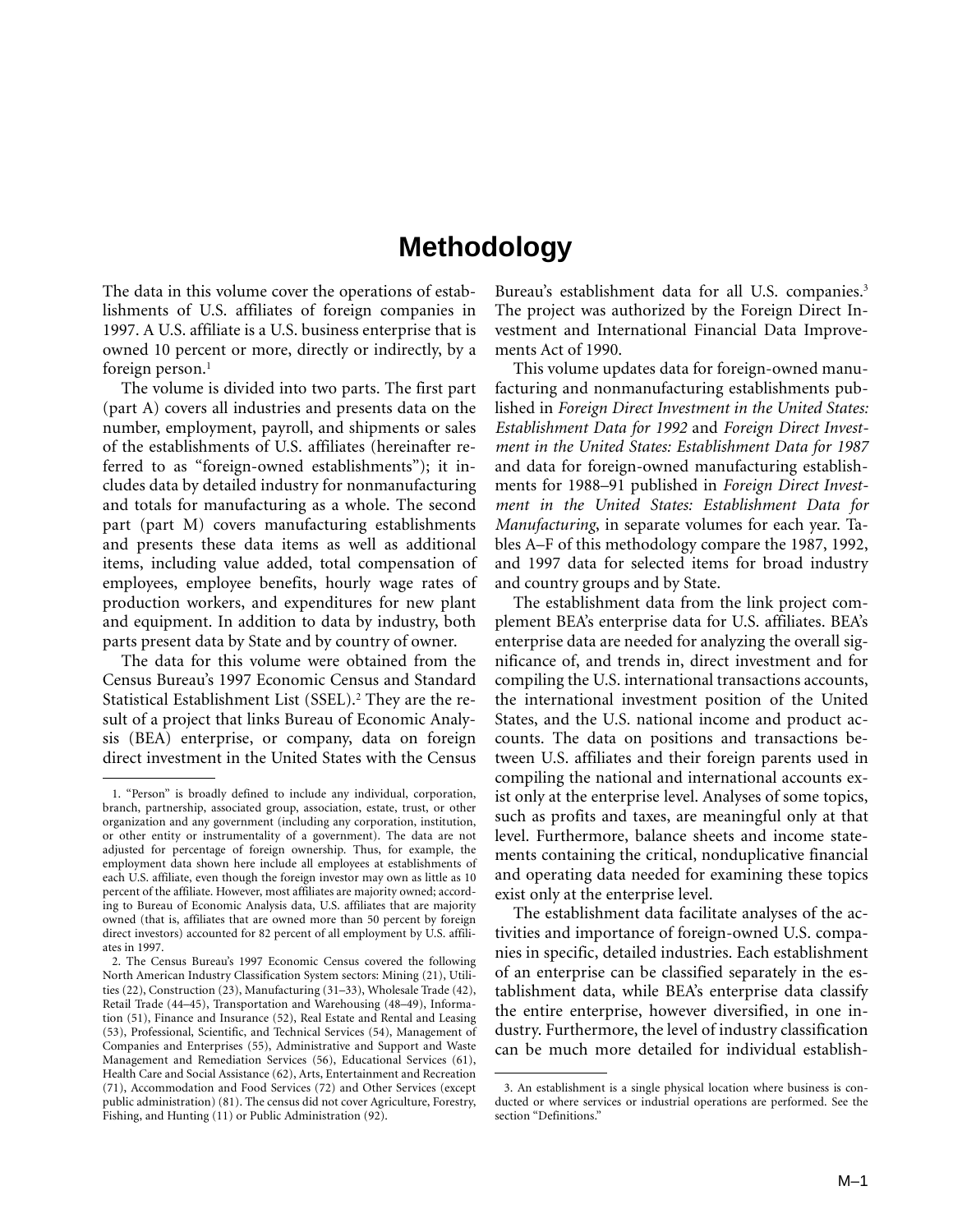ments than is appropriate for consolidated enterprises, whose operations may span many narrowly defined industries. As a result, foreign-owned establishments can be classified into over 1,000 industries, while BEA's foreign-owned enterprises are classified into only about 200 industries.

The tables in each part of this volume are organized into four groups. The first group gives an overview of the data by industry, country, and State. The second group presents detailed industry tables for individual States. The third group presents detailed industry tables for selected major investor countries. The fourth group presents selected tables by Standard Industrial Classification (SIC) industry. Some of the tables show totals for key items of all U.S. establishments and the share of the all-U.S. totals accounted for by foreignowned establishments.4

#### **How the Link Was Done**

BEA and the Census Bureau exchanged their data in order to identify and obtain data for those U.S. establishments on the SSEL that are foreign-owned. The SSEL is a file of all U.S. companies and their establishments; it includes names, addresses, and other identification information as well as key economic data ob-

4. Data for all U.S. establishments are either from the 1997 Economic Census CD–ROM or from the Census Bureau's County Business Patterns

publications, which are compilations of data from the SSEL.

| Industry                                     |        | Number of establishments |         | Percent<br>change<br>1987-97 |                  | Foreign-owned establish-<br>ments as a percentage of<br>all U.S. establishments <sup>1</sup> |      |      |
|----------------------------------------------|--------|--------------------------|---------|------------------------------|------------------|----------------------------------------------------------------------------------------------|------|------|
|                                              | 1987   | 1992                     | 1997    | Change<br>1987-97            | (annual<br>rate) | 1987                                                                                         | 1992 | 1997 |
|                                              | 66,878 | 102,958                  | 105,673 | 38,795                       | 4.7              | 1.1                                                                                          | 1.7  | 1.7  |
|                                              | 1,299  | 1,604                    | 1,122   | $-177$                       | $-1.5$           | 3.9                                                                                          | 5.2  | 4.4  |
|                                              | 643    | 1,220                    | 1,241   | 598                          | 6.8              | 0.1                                                                                          | 0.2  | 0.2  |
|                                              | 8,151  | 12,781                   | 12,907  | 4.756                        | 4.7              | 2.2                                                                                          | 3.3  | 3.4  |
|                                              | 747    | 1,013                    | 821     | 74                           | 0.9              | 3.6                                                                                          | 4.9  | 3.9  |
|                                              | 5      | 6                        | 11      | 6                            | 8.2              | 3.6                                                                                          | 5.3  | 10.5 |
|                                              | 116    | 203                      | 222     | 106                          | 6.7              | 1.9                                                                                          | 3.4  | 3.6  |
|                                              | 57     | 118                      | 120     | 63                           | 7.7              | 0.2                                                                                          | 0.5  | 0.5  |
|                                              | 130    | 152                      | 123     | $-7$                         | $-0.6$           | 0.4                                                                                          | 0.4  | 0.3  |
|                                              | 69     | 108                      | 93      | 24                           | 3.0              | 0.6                                                                                          | 0.9  | 0.8  |
|                                              | 273    | 289                      | 347     | 74                           | 2.4              | 4.3                                                                                          | 4.5  | 5.3  |
|                                              | 456    | 836                      | 915     | 459                          | 7.2              | 0.7                                                                                          | 1.3  | 1.5  |
|                                              | 1,148  | 1.635                    | 1,574   | 426                          | 3.2              | 9.5                                                                                          | 13.6 | 12.7 |
|                                              | 213    | 360                      | 337     | 124                          | 4.7              | 9.5                                                                                          | 16.9 | 15.7 |
| Rubber and miscellaneous plastics products   | 417    | 742                      | 839     | 422                          | 7.2              | 2.9                                                                                          | 4.7  | 5.0  |
|                                              | 53     | 27                       | 13      | -40                          | $-13.1$          | 2.4                                                                                          | 1.3  | 0.7  |
|                                              | 849    | 1.484                    | 1.601   | 752                          | 6.5              | 5.2                                                                                          | 9.1  | 9.8  |
|                                              | 311    | 413                      | 423     | 112                          | 3.1              | 4.7                                                                                          | 6.4  | 6.7  |
|                                              | 401    | 686                      | 817     | 416                          | 7.4              | 1.1                                                                                          | 1.9  | 2.2  |
|                                              | 675    | 1,094                    | 1,113   | 438                          | 5.1              | 1.3                                                                                          | 2.0  | 2.0  |
| Electronic and other electric equipment      | 562    | 812                      | 798     | 236                          | 3.6              | 3.5                                                                                          | 4.8  | 4.7  |
|                                              | 163    | 331                      | 431     | 268                          | 10.2             | 1.6                                                                                          | 2.9  | 3.5  |
|                                              | 320    | 481                      | 479     | 159                          | 4.1              | 3.1                                                                                          | 4.2  | 4.1  |
| Miscellaneous manufacturing industries       | 112    | 162                      | 120     | 8                            | 0.7              | 0.7                                                                                          | 1.0  | 0.7  |
|                                              | 1,074  | 1,829                    | 1,710   | 636                          | 4.8              | 10.8                                                                                         | 17.1 | n.a. |
| Transportation, communication, and utilities | 2,164  | 3,905                    | 8,041   | 5,877                        | 14.0             | 1.0                                                                                          | 1.5  | 2.7  |
|                                              | 12,789 | 18,791                   | 18,318  | 5,529                        | 3.7              | 2.7                                                                                          | 3.7  | 3.5  |
|                                              | 24,403 | 37,892                   | 35,100  | 10,697                       | 3.7              | 1.6                                                                                          | 2.5  | 2.2  |
| Finance, insurance, and real estate          | 8,316  | 11,541                   | 11,491  | 3,175                        | 3.3              | 1.6                                                                                          | 1.9  | 1.7  |
|                                              | 3,364  | 4,153                    | 3,571   | 207                          | 0.6              | 6.0                                                                                          | 4.0  | 3.3  |
|                                              | 2,170  | 2,451                    | 3,022   | 852                          | 3.4              | 2.0                                                                                          | 2.4  | 2.4  |
|                                              | 1,836  | 3,551                    | 3,420   | 1,584                        | 6.4              | 1.2                                                                                          | 2.2  | 2.0  |
|                                              | 851    | 1,326                    | 1,397   | 546                          | 5.1              | 0.4                                                                                          | 0.6  | 0.6  |
|                                              | 95     | 60                       | 81      | $-14$                        | $-1.6$           | 4.4                                                                                          | 4.1  | n.a. |
|                                              | 9.058  | 15,194                   | 17.449  | 8,391                        | 6.8              | 0.6                                                                                          | 0.8  | 0.8  |

| Table A. Number of Foreign-Owned Establishments, |
|--------------------------------------------------|
| by Selected SIC Industry, 1987, 1992, and 1997   |

n.a. Not available.

 4. SIC 63 and 64. 5. SIC 65.

 1. The all-U.S.-establishment data that were used in calculating these percentages are from the Economic Censuses.

2. SIC 60.

3. SIC 61, 62, and 67.

NOTE. The industry coverage of the 1997 data differs somewhat from that of the 1987 and 1992 data (see the text).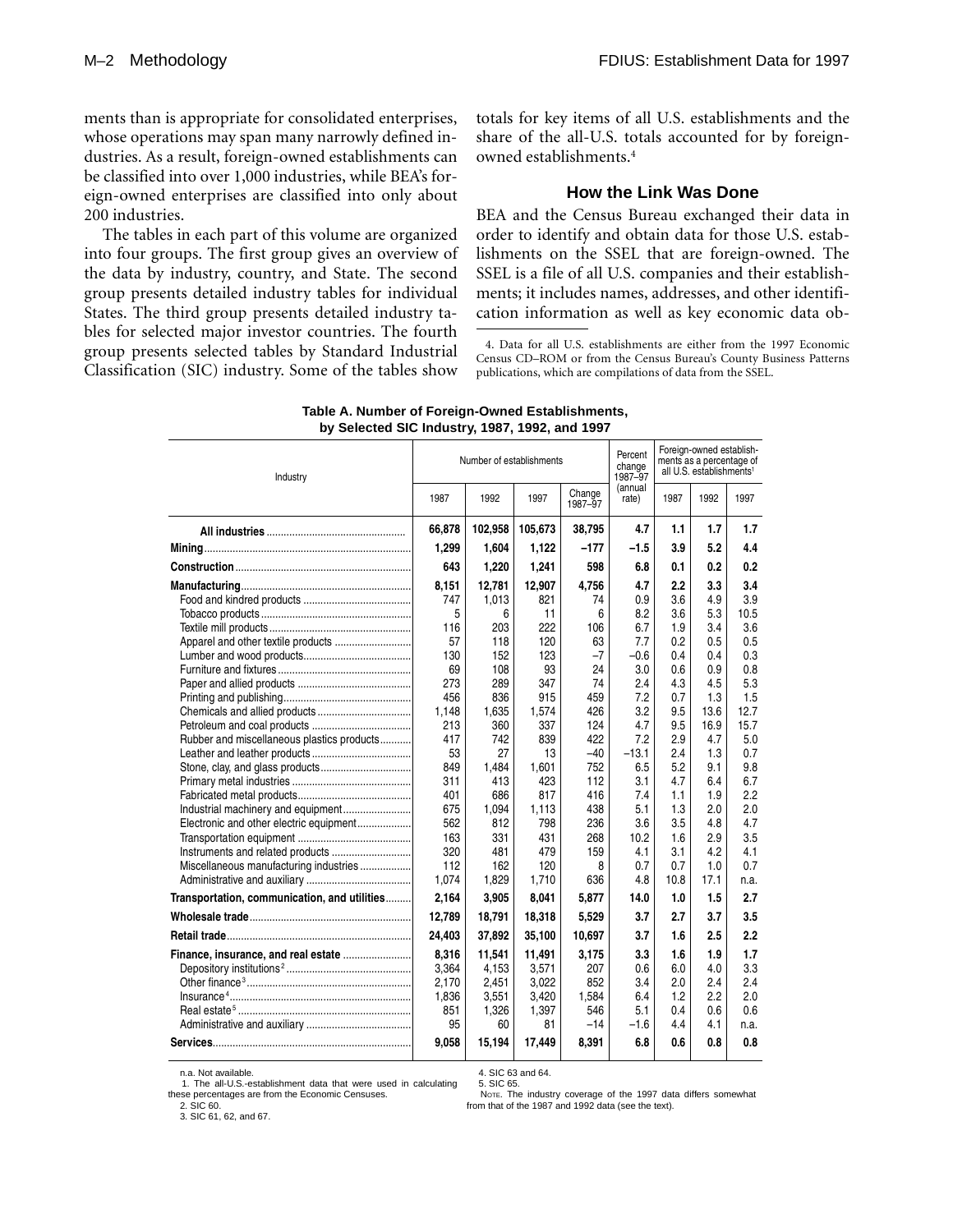tained from the Census Bureau surveys and from administrative records.

Foreign-owned establishments on the SSEL were identified primarily through a computer match of the Employer Identification Numbers (EIN's) that are reported on BEA's surveys of foreign direct investment in the United States and included on the Census Bureau's SSEL. EIN's are used by companies and their establishments when they file Federal and State payroll and income taxes. For enterprises that failed to link in the computer match of EIN's, other enterprise identification information, such as names and addresses, was used to match the BEA enterprises to Census Bureau establishments. The data items that are available on the SSEL in Economic Census years are the number of establishments, employment, payroll, and shipments or sales.

To gather the additional data items presented for the manufacturing establishments, the foreign-owned establishments were linked to the 1997 Economic Census—Manufacturing. Thus, the detailed data items, such as value added, capital expenditures, and the cost of materials, come from this link with the Census of Manufacturing data set.

#### **Estimation of Data for Manufacturing**

Some data in the 1997 Economic Census—Manufacturing, and therefore for foreign-owned manufactur-

| Industry                                     |         | Thousands of employees |         |                   |                             | Percentage of employment of all<br>U.S. establishments <sup>1</sup> |      |      |  |
|----------------------------------------------|---------|------------------------|---------|-------------------|-----------------------------|---------------------------------------------------------------------|------|------|--|
|                                              | 1987    | 1992                   | 1997    | Change<br>1987-97 | 1987–97<br>(annual<br>rate) | 1987                                                                | 1992 | 1997 |  |
|                                              | 3,228.9 | 4,944.2                | 5,195.9 | 1,967.0           | 4.9                         | 3.7                                                                 | 5.8  | 5.6  |  |
|                                              | 97.6    | 120.8                  | 85.8    | $-11.8$           | $-1.3$                      | 14.0                                                                | 19.0 | 16.8 |  |
|                                              | 51.4    | 93.3                   | 100.5   | 49.1              | 6.9                         | 1.0                                                                 | 2.0  | 1.8  |  |
|                                              | 1,311.4 | 2.004.9                | 2.082.5 | 771.1             | 4.7                         | 6.9                                                                 | 11.0 | 11.9 |  |
|                                              | 110.2   | 156.1                  | 132.2   | 22.1              | 1.8                         | 7.6                                                                 | 10.4 | 8.5  |  |
|                                              | h       | h                      | 5.4     | (D)               | (D)                         | (D)                                                                 | (D)  | n.a. |  |
|                                              | 29.3    | 48.5                   | 51.9    | 22.5              | 5.9                         | 4.4                                                                 | 7.9  | 9.2  |  |
|                                              | 9.5     | 26.8                   | 30.1    | 20.6              | 12.2                        | 0.9                                                                 | 2.7  | 3.6  |  |
|                                              | 13.8    | 13.5                   | 16.3    | 2.4               | 1.6                         | 2.0                                                                 | 2.1  | 2.2  |  |
|                                              | 15.4    |                        | 21.7    | 6.3               | 3.5                         | 3.0                                                                 | (D)  | 4.1  |  |
|                                              | 43.3    | 46.5                   | 57.3    | 14.1              | 2.9                         | 7.1                                                                 | 7.4  | n.a. |  |
|                                              | 51.8    | 98.2                   | 125.3   | 73.5              | 9.2                         | 3.5                                                                 | 6.6  | 8.2  |  |
| Chemicals and allied products                | 171.8   | 240.8                  | 203.7   | 31.9              | 1.7                         | 21.1                                                                | 28.4 | 24.8 |  |
|                                              | 18.2    | 27.1                   | 23.8    | 5.6               | 2.7                         | 15.7                                                                | 23.7 | 22.4 |  |
| Rubber and miscellaneous plastics products   | 64.2    | 125.7                  | 146.1   | 81.8              | 8.6                         | 7.7                                                                 | 13.9 | 14.1 |  |
|                                              |         | 5.4                    | 2.4     | (D)               | (D)                         | (D)                                                                 | 5.3  | n.a. |  |
|                                              | 64.5    | 92.8                   | 108.2   | 43.7              | 5.3                         | 12.3                                                                | 19.8 | 21.4 |  |
|                                              | 78.1    | 113.8                  | 103.5   | 25.4              | 2.9                         | 11.1                                                                | 17.2 | 15.0 |  |
|                                              | 61.4    | 101.7                  | 129.4   | 68.0              | 7.7                         | 4.2                                                                 | 7.5  | 8.4  |  |
|                                              | 116.0   | 190.1                  | 226.7   | 110.7             | 6.9                         | 6.3                                                                 | 10.9 | 11.5 |  |
| Electronic and other electric equipment      | 170.3   | 224.9                  | 232.6   | 62.2              | 3.2                         | 10.9                                                                | 15.6 | 14.7 |  |
|                                              | 55.8    | 115.2                  | 168.0   | 112.2             | 11.7                        | 3.1                                                                 | 7.0  | 10.8 |  |
|                                              | 72.8    | 106.7                  | 93.7    | 20.9              | 2.6                         | 7.4                                                                 | 11.8 | n.a. |  |
| Miscellaneous manufacturing industries       | 20.9    | 27.6                   | 23.0    | 2.1               | 1.0                         | 5.6                                                                 | 7.5  | 5.8  |  |
|                                              | 130.7   | 217.3                  | 181.5   | 50.7              | 3.3                         | 10.6                                                                | 17.3 | n.a. |  |
| Transportation, communication, and utilities | 94.3    | 231.6                  | 301.4   | 207.1             | 12.3                        | 1.8                                                                 | 4.2  | 5.3  |  |
|                                              | 343.3   | 513.0                  | 545.6   | 202.3             | 4.7                         | 6.1                                                                 | 8.4  | 8.4  |  |
|                                              | 628.8   | 853.2                  | 873.4   | 244.6             | 3.3                         | 3.5                                                                 | 4.4  | 4.1  |  |
| Finance, insurance, and real estate          | 310.9   | 401.0                  | 407.6   | 96.8              | 2.7                         | 4.6                                                                 | 6.0  | 5.6  |  |
|                                              | 107.5   | 127.8                  | 120.1   | 12.6              | 1.1                         | 6.5                                                                 | 6.1  | n.a. |  |
|                                              | 86.4    | 91.0                   | 108.5   | 22.1              | 2.3                         | 5.5                                                                 | 10.7 | n.a. |  |
|                                              | 76.6    | 154.4                  | 148.9   | 72.4              | 6.9                         | 3.8                                                                 | 7.2  | 6.4  |  |
|                                              | 21.7    | 24.3                   | 23.5    | 1.8               | 0.8                         | 1.7                                                                 | 2.0  | 1.8  |  |
|                                              |         | 3.6                    | 6.5     | (D)               | (D)                         | (D)                                                                 | 5.6  | n.a. |  |
|                                              | 390.7   | 722.8                  | 798.9   | 408.2             | 7.4                         | 2.4                                                                 | 3.7  | 3.2  |  |

**Table B. Employment of Foreign-Owned Establishments, by Selected SIC Industry, 1987, 1992, and 1997** 

n.a. Not available.

1. The all-U.S.-establishment data that are used in calculating these percentages are from the Economic Censuses.  $2. SIC$  60.

suppressed: a—0 to 19; b—20 to 99; c—100 to 249; e—250 to 499;<br>f—500 to 999; g—1,000 to 2,499; h—2,500 to 4,999; i—5,000 to<br>9,999; j—10,000 to 24,999; k—25,000 to 49,999; i—50,000 to

99,999; m—100,000 or more.

3. SIC 61, 62, and 67. 4. SIC 63 and 64.

5. SIC 65.

The industry coverage of the 1997 data differs somewhat from that of the 1987 and 1992 data (see the text).

NOTES. The following ranges are given in employment cells that are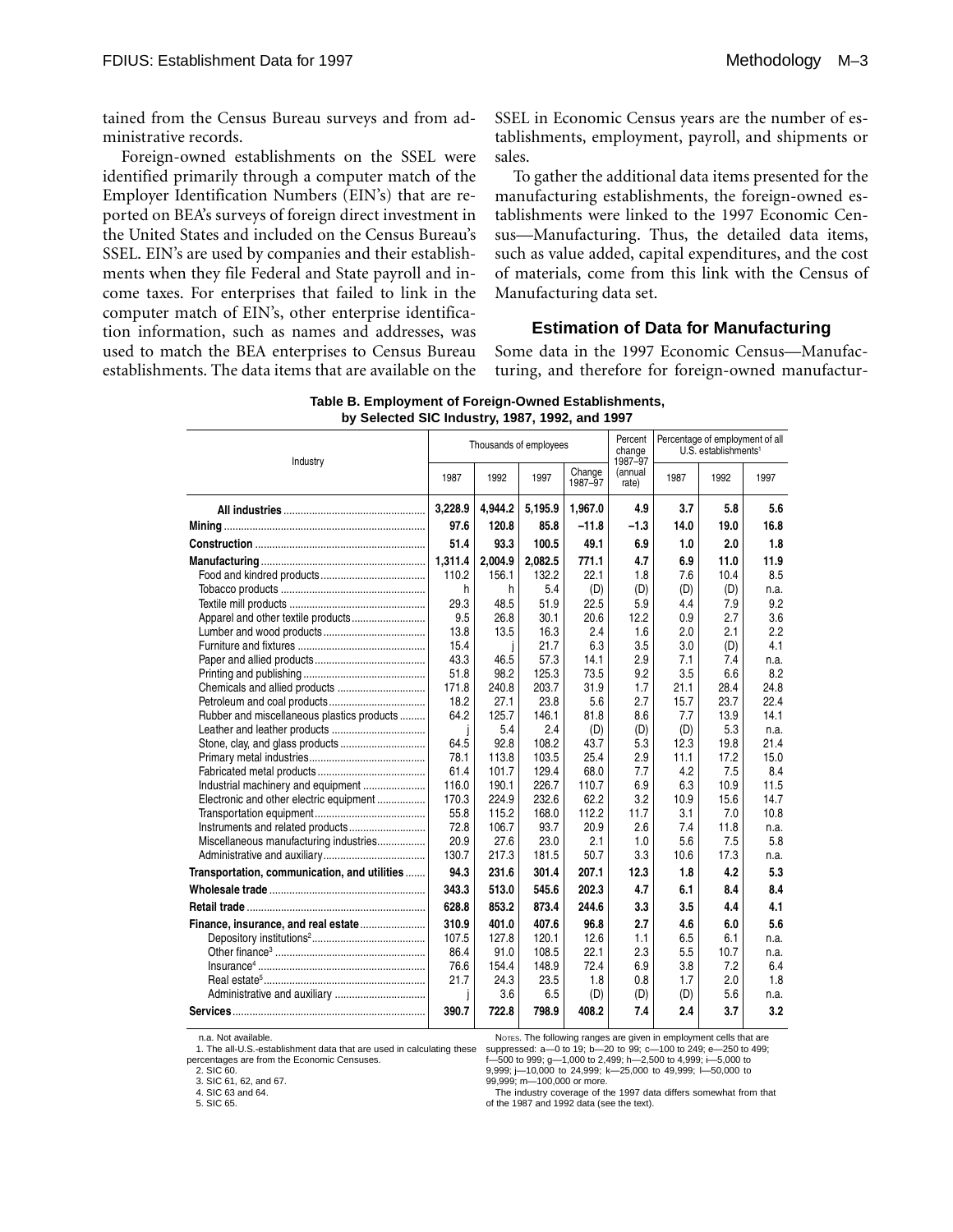ing establishments, are estimated.<sup>5</sup> Published statistics from the Census cover all manufacturing establishments in the United States. However, to reduce the reporting burden, small establishments are exempt from reporting, and data for them are estimated or obtained from administrative records. In addition, estimates are made for reports not received in time for publication and for data items that respondents are not able to complete. For establishments that require estimation, selected data items, including employment and payroll, are obtained from the administrative records of the Internal Revenue Service. Data items that are not available from administrative records are estimated using industry-average relationships. For foreign-owned manufacturing establishments, the percentage of the data that is estimated varies depending on the item, the industry, the country, and the State (tables G–I). For example, for manufacturing as a whole, 17 percent of the cost of materials and 18 percent of production worker wages is estimated. Among three-digit manufacturing industries, the percentage of production worker wages that is estimated ranges from 5 percent for paper manufacturing to 46 percent for leather and allied product manufacturing.

# **Evaluation of the Link**

The data for foreign-owned establishments cover only establishments with employment.<sup>6</sup> On the basis of BEA data for all industries, U.S. affiliates that linked had 5,280,700 employees (table J, column 1) and accounted for 99 percent of the employment of all U.S. affiliates in 1997. Virtually all of the large BEA affiliates linked to Census Bureau establishments.7 Affiliates that failed to link were generally small and together accounted for only 29,783 employees. In general, affiliates failed to link to a Census Bureau establishment because the two agencies had different EIN's or other identification information for a given company or because of the absence of valid EIN's or other identification information.

#### **BEA and Census Bureau Data Compared**

For affiliates that linked, the employment total based on Census Bureau establishment data, at 5,195,900 (table J, column 2) was very close to the total based on BEA enterprise data. The 84,900-employee difference (table J, column 32) represents the net effect of differences in coverage, definition, and classification. This section summarizes the key differences.

#### **Coverage differences**

The scope of the foreign-owned establishment data is consistent with the 1997 Economic Census and, as a result, the industry coverage of the establishment data is somewhat narrower than that of BEA's enterprise data. The establishment data do not cover agriculture, forestry, fishing, and hunting (North American Industry Classification System (NAICS) sector 11), air transportation by large certificated passenger carriers (part of NAICS 4811), railroad transportation (NAICS 482), and funds, trusts, and other financial vehicles, except real estate investment trusts (NAICS 5251, 52591, and 52592) because these industries were out of scope for the 1997 Economic Census.8 The BEA data indicate that in 1997 affiliates in these industries had 70,000 employees, total assets of \$18 billion, and sales of \$14 billion.

The geographic coverage of the Census Bureau's Economic Census data for foreign-owned establishments is somewhat narrower than that of BEA's enterprise data. The former covers the 50 States and the

<sup>8.</sup> Real estate investment trusts (NAICS 52593) is the only industry in the funds, trusts, and other financial vehicles subsector that is covered by the establishment data.

|                                |        | Number of establishments |         | Percent<br>change |                                    |
|--------------------------------|--------|--------------------------|---------|-------------------|------------------------------------|
| Country                        | 1987   | 1992                     | 1997    | Change<br>1987-97 | 1987-97<br><i>(annual</i><br>rate) |
| All countries                  | 66,878 | 102,958                  | 105,673 | 38,795            | 4.7                                |
|                                | 12,251 | 14,133                   | 14,038  | 1,787             | 1.4                                |
| Of which:                      | 40,096 | 59,896                   | 63,512  | 23,416            | 4.7                                |
|                                | 4.041  | 8,732                    | 9,534   | 5,493             | 9.0                                |
| Germany                        | 5,916  | 7,652                    | 9,092   | 3,176             | 4.4                                |
| Netherlands                    | 5,508  | 6,746                    | 6,939   | 1,431             | 2.3                                |
| Switzerland                    | 3,450  | 5,287                    | 5,736   | 2,286             | 5.2                                |
| United Kingdom                 | 16,542 | 22,400                   | 23,583  | 7.041             | 3.6                                |
| <b>Latin America and Other</b> |        |                          |         |                   |                                    |
| Western Hemisphere             | 2,262  | 3,506                    | 2,870   | 608               | 2.4                                |
|                                | 337    | 553                      | 684     | 347               | 7.3                                |
| Middle East                    | 1,290  | 1,556                    | 2,258   | 968               | 5.8                                |
| Asia and Pacific<br>Of which:  | 10,007 | 21,909                   | 20,545  | 10,538            | 7.5                                |
| Australia                      | 1,443  | 1,650                    | 1,616   | 173               | 1.1                                |
|                                | 5,284  | 17,178                   | 16,044  | 10,760            | 11.7                               |
| United States                  | 635    | 1,405                    | 1,766   | 1,131             | 10.8                               |

**Table C. Number of Foreign-Owned Establishments, by Country of UBO, 1987, 1992, and 1997** 

NOTE. The industry coverage of the 1997 data differs somewhat from that of the 1987 and 1992 data (see the text).

<sup>5.</sup> Data for the four items presented for nonmanufacturing establishments are either reported in the Economic Census or are obtained from the administrative records of the Internal Revenue Service.

<sup>6.</sup> More specifically, the data cover any foreign-owned establishment that had one or more paid employees some time during 1997.

<sup>7.</sup> Some U.S. affiliates that linked to Census Bureau establishments through the SSEL were in industries or geographic areas that were not covered by the 1997 Economic Census, as described in the next section.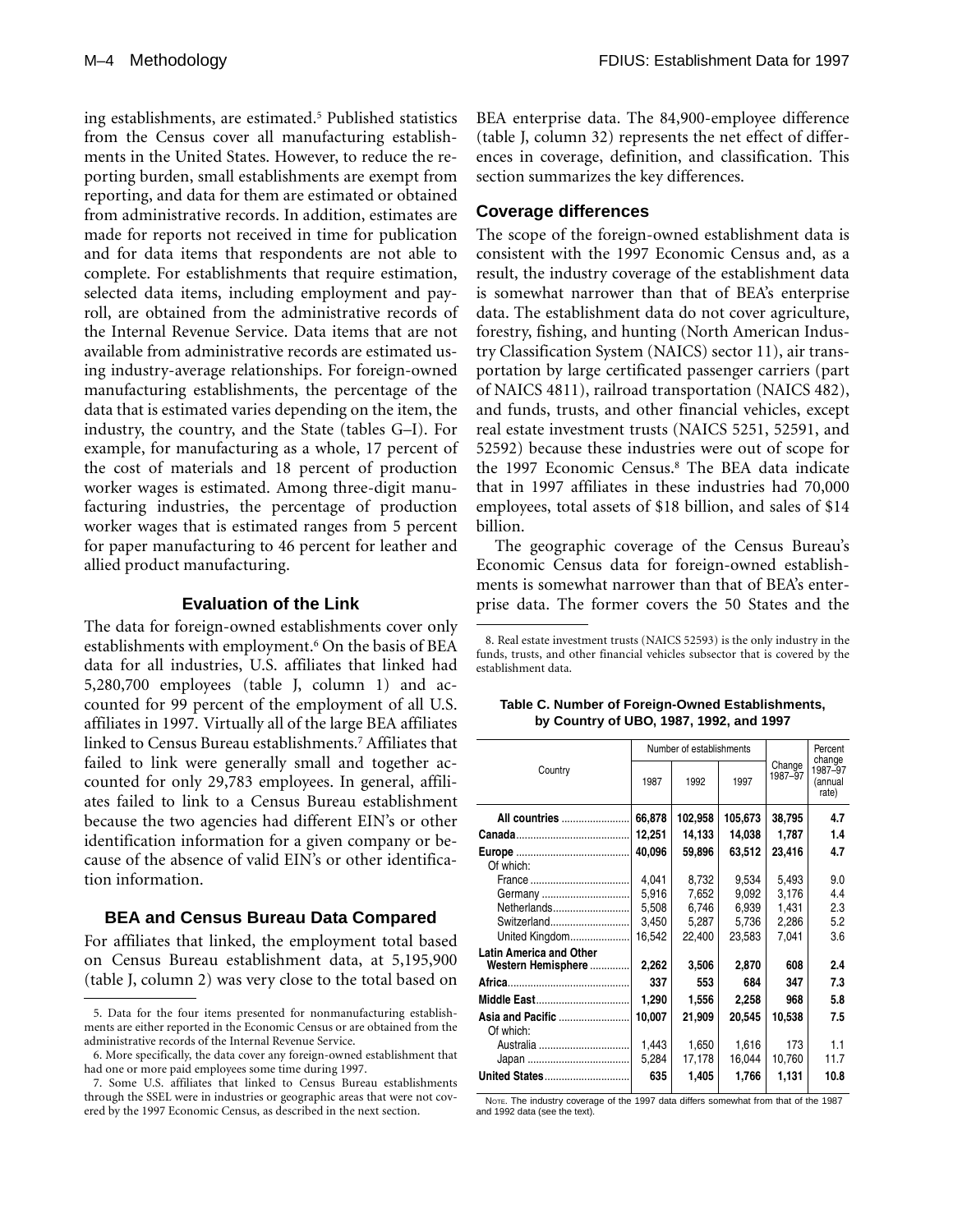District of Columbia. The latter also cover Puerto Rico, the Virgin Islands, Guam, American Samoa, and other outlying U.S. areas; in the BEA data, employment by U.S. affiliates in these areas was 30,400 in 1997, less than one percent of the total employment of foreign owned establishments.

#### **Definitional differences**

BEA data are reported on a fiscal year basis, whereas the Census Bureau data are generally on a calendar year basis.9 As a result, for some industries, BEA totals for certain items, such as compensation of employees, can differ from the totals for similar items based on the Census Bureau data for foreign-owned establishments.

In cases where similar items are available from both agencies, such as employment and value added, the BEA definitions sometimes differ from those used by the Census Bureau. These differences are noted in the section "Definitions."

#### **Classification differences**

As noted earlier, most BEA data for U.S. affiliates are classified by the primary industry of the consolidated

|                                |         | Thousands of employees |         | Percent<br>change |                             |
|--------------------------------|---------|------------------------|---------|-------------------|-----------------------------|
| Country                        | 1987    | 1992                   | 1997    | Change<br>1987-97 | 1987-97<br>(annual<br>rate) |
| All countries                  | 3,228.9 | 4,944.2                | 5,195.9 | 1,967.0           | 4.9                         |
|                                | 540.4   | 604.7                  | 633.9   | 93.5              | 1.6                         |
| Of which:                      | 1,975.3 | 3,040.2                | 3,207.3 | 1,232.0           | 5.0                         |
|                                | 181.9   | 356.6                  | 454.7   | 272.8             | 9.6                         |
| Germany                        | 391.6   | 534.7                  | 624.2   | 232.6             | 4.8                         |
| Netherlands                    | 254.4   | 316.3                  | 357.6   | 103.2             | 3.5                         |
| Switzerland                    | 214.4   | 364.7                  | 393.5   | 179.1             | 6.3                         |
| United Kingdom                 | 661.8   | 992.4                  | 972.2   | 310.4             | 3.9                         |
| <b>Latin America and Other</b> |         |                        |         |                   |                             |
| Western Hemisphere             | 139.3   | 133.5                  | 171.9   | 32.6              | 2.1                         |
|                                | 19.0    | 15.0                   | 22.6    | 3.6               | 1.8                         |
| Middle East                    | 66.2    | 41.9                   | 89.7    | 23.6              | 3.1                         |
| Asia and Pacific<br>Of which:  | 459.8   | 1,023.0                | 1,013.3 | 553.6             | 8.2                         |
| Australia                      | 86.6    | 134.8                  | 78.3    | $-8.3$            | $-1.0$                      |
|                                | 296.1   | 787.6                  | 814.3   | 518.1             | 10.6                        |
| <b>United States </b>          | 29.0    | 85.9                   | 57.0    | 28.0              | 7.0                         |

**Table D. Employment of Foreign-Owned Establishments, by Country of UBO, 1987, 1992, and 1997** 

NOTE. The industry coverage of the 1997 data differs somewhat from that of the 1987 and 1992 data (see the text).

enterprise, whereas the Census Bureau data are classified by the primary industry of each individual establishment within the enterprise. Affiliates are often highly diversified, and many of them have activities in industries other than the one that applies to the consolidated enterprise as a whole. As a result, totals for industries in the BEA data often differ significantly from totals for the same industries in the Census Bureau data. Table J provides additional information on how differences in classification affect the industry distribution of the data by breaking down each industry's enterprise-based employment total into the industries of the establishments. Column 1 shows the industry distribution of BEA enterprise data on employment for affiliates that linked to Census Bureau establishments. Column 2 shows the distribution of Census Bureau employment data that would result if the employment of all foreign-owned establishments were classified in the primary industry of the enterprise of which they are a part. Columns 3–31 cross-classify the employment totals shown in column 2 by the industry of each Census Bureau establishment.

#### **Country and Industry Classification**

In tables that show data by country, the data are classified by country of ultimate beneficial owner (UBO) of the U.S. affiliate to which the establishment belongs. A UBO is that person that ultimately owns or controls, and therefore ultimately derives the benefits from owning or controlling, a U.S. affiliate. More specifically, the UBO is that person, proceeding up a U.S. affiliate's ownership chain, beginning with and including the foreign parent, that is not owned more than 50 percent by another person. The foreign parent is the first person outside the United States in a U.S. affiliate's ownership chain that has a direct investment interest in the U.S. affiliate. (See "Notes to the Tables" for additional details.)

Establishments are classified into industries based on the definitions in the 1997 NAICS manual. In the NAICS, an industry is generally defined as a group of establishments that have similar production processes. The 1987–92 data on foreign-owned establishments were classified by industry based on the 1987 SIC. In the SIC, classification is based on the production process in some industries and on the type of product in others. At the highest level of aggregation, 20 industry groups—termed "sectors" in the NAICS—replace the 10 industry divisions in the SIC. Several of the NAICS sectors do not correspond directly to these SIC industry divisions. For example, the new "information" sector consists of industry groups drawn from several

<sup>9.</sup> In BEA's surveys, a U.S. affiliate's fiscal year is the financial reporting year for the affiliate that ended in that calendar year. In BEA's 1997 benchmark survey of foreign direct investment in the United States, affiliates with fiscal years ending in the last quarter of the calendar year accounted for almost three-quarters of total U.S. affiliate employment. See U.S. Bureau of Economic Analysis, *Foreign Direct Investment in the United States: Final Results From the 1997 Benchmark Survey* (Washington, DC: U.S. Government Printing Office, June 2001).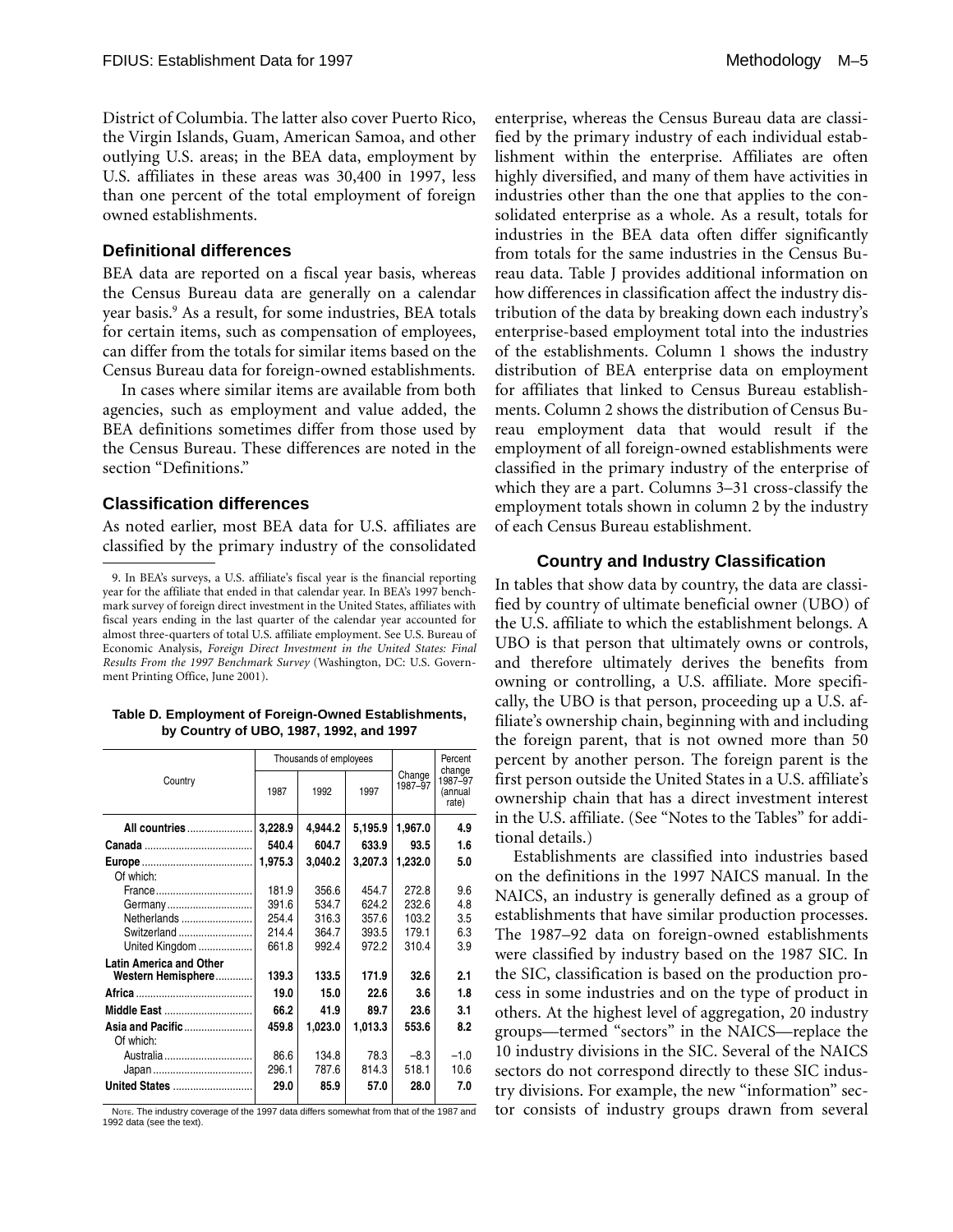| State                | Number of establishments | Percent<br>change<br>1987-97 |         | Foreign-owned<br>establishments as a<br>percentage of all U.S.<br>establishments <sup>1</sup> |                  |      |      |      |
|----------------------|--------------------------|------------------------------|---------|-----------------------------------------------------------------------------------------------|------------------|------|------|------|
|                      | 1987                     | 1992                         | 1997    | Change<br>1987-97                                                                             | (annual<br>rate) | 1987 | 1992 | 1997 |
| Total                | 66,878                   | 102,958                      | 105,673 | 38,795                                                                                        | 4.7              | 1.1  | 1.7  | 1.7  |
| Alabama              | 726                      | 1,227                        | 1,158   | 432                                                                                           | 4.8              | 0.9  | 1.4  | 1.3  |
| Alaska               | 165                      | 222                          | 162     | -3                                                                                            | $-0.2$           | 1.2  | 1.5  | 1.0  |
| Arizona              | 978                      | 1,148                        | 1,538   | 560                                                                                           | 4.6              | 1.2  | 1.3  | 1.6  |
| Arkansas             | 420                      | 629                          | 519     | 99                                                                                            | 2.1              | 0.8  | 1.2  | 0.9  |
| California           | 8,107                    | 12,144                       | 12,269  | 4,162                                                                                         | 4.2              | 1.2  | 1.7  | 1.8  |
| Colorado             | 1,011                    | 1.806                        | 1,860   | 849                                                                                           | 6.3              | 1.1  | 1.8  | 1.6  |
| Connecticut          | 941                      | 1,576                        | 1,752   | 811                                                                                           | 6.4              | 1.0  | 1.8  | 2.1  |
| Delaware             | 237                      | 573                          | 748     | 511                                                                                           | 12.2             | 1.4  | 3.0  | 3.7  |
| District of Columbia | 289                      | 416                          | 364     | 75                                                                                            | 2.3              | 1.5  | 2.4  | 2.4  |
| Florida              | 3,305                    | 6,570                        | 6,965   | 3,660                                                                                         | 7.7              | 1.0  | 1.8  | 1.9  |
| Georgia              | 2,494                    | 3,640                        | 3,825   | 1,331                                                                                         | 4.4              | 1.7  | 2.3  | 2.2  |
| Hawaii               | 453                      | 1,030                        | 1,161   | 708                                                                                           | 9.9              | 1.7  | 3.6  | 4.4  |
| Idaho                | 191                      | 261                          | 318     | 127                                                                                           | 5.2              | 0.8  | 0.9  | 1.0  |
| Illinois             | 2,977                    | 4,844                        | 5,311   | 2,334                                                                                         | 6.0              | 1.1  | 1.8  | 1.9  |
| Indiana              | 1,090                    | 1,873                        | 1,974   | 884                                                                                           | 6.1              | 0.9  | 1.5  | 1.5  |
| lowa                 | 553                      | 730                          | 657     | 104                                                                                           | 1.7              | 0.8  | 1.0  | 0.9  |
| Kansas               | 570                      | 907                          | 980     | 410                                                                                           | 5.6              | 0.9  | 1.4  | 1.5  |
| Kentucky             | 695                      | 1,147                        | 1,287   | 592                                                                                           | 6.4              | 0.9  | 1.5  | 1.6  |
| Louisiana            | 1,249                    | 1,438                        | 1,257   | 8                                                                                             | 0.1              | 1.4  | 1.6  | 1.4  |
| Maine                | 353                      | 424                          | 520     | 167                                                                                           | 3.9              | 1.0  | 1.3  | 1.6  |
| Maryland             | 1.566                    | 2,308                        | 2.087   | 521                                                                                           | 2.9              | 1.5  | 2.1  | 1.8  |
| Massachusetts        | 1.400                    | 2,602                        | 3,259   | 1,859                                                                                         | 8.8              | 0.9  | 1.8  | 2.2  |
| Michigan             | 1,927                    | 2,970                        | 3,477   | 1,550                                                                                         | 6.1              | 1.0  | 1.4  | 1.7  |
| Minnesota            | 840                      | 1,438                        | 1,260   | 420                                                                                           | 4.1              | 0.8  | 1.3  | 1.1  |
| Mississippi          | 380                      | 552                          | 566     | 186                                                                                           | 4.1              | 0.7  | 1.1  | 1.1  |
| Missouri             | 1,216                    | 1,955                        | 1,886   | 670                                                                                           | 4.5              | 1.0  | 1.5  | 1.5  |
| Montana              | 126                      | 183                          | 187     | 61                                                                                            | 4.0              | 0.5  | 0.7  | 0.7  |
| Nebraska             | 238                      | 420                          | 357     | 119                                                                                           | 4.1              | 0.6  | 1.0  | 0.8  |
| Nevada               | 355                      | 471                          | 648     | 293                                                                                           | 6.2              | 1.4  | 1.5  | 1.7  |
| New Hampshire        | 276                      | 588                          | 625     | 349                                                                                           | 8.5              | 0.8  | 1.9  | 1.9  |
| New Jersey           | 2,356                    | 4,160                        | 3,632   | 1,276                                                                                         | 4.4              | 1.1  | 2.0  | 1.7  |
| New Mexico           | 376                      | 421                          | 433     | 57                                                                                            | 1.4              | 1.1  | 1.2  | 1.1  |
| New York             | 5,883                    | 7,575                        | 7,520   | 1.637                                                                                         | 2.5              | 1.3  | 1.7  | 1.8  |
| North Carolina       | 2,126                    | 2,850                        | 3,707   | 1,581                                                                                         | 5.7              | 1.4  | 1.8  | 2.1  |
| North Dakota         | 128                      | 173                          | 130     | 2                                                                                             | 0.2              | 0.7  | 1.0  | 0.7  |
| Ohio                 | 3.212                    | 4.513                        | 4,470   | 1,258                                                                                         | 3.4              | 1.3  | 1.9  | 1.8  |
| Oklahoma             | 729                      | 1,080                        | 780     | 51                                                                                            | 0.7              | 1.0  | 1.5  | 1.0  |
| Oregon               | 693                      | 1,050                        | 1,086   | 393                                                                                           | 4.6              | 0.9  | 1.3  | 1.3  |
| Pennsylvania         | 3,039                    | 4,299                        | 4,264   | 1,225                                                                                         | 3.4              | 1.1  | 1.6  | 1.6  |
| Rhode Island         | 166                      | 336                          | 401     | 235                                                                                           | 9.2              | 0.6  | 1.3  | 1.6  |
| South Carolina       | 1,133                    | 1,550                        | 1,704   | 571                                                                                           | 4.2              | 1.5  | 2.0  | 2.1  |
| South Dakota         | 67                       | 117                          | 105     | 38                                                                                            | 4.6              | 0.3  | 0.6  | 0.5  |
| Tennessee            | 1,376                    | 2,112                        | 2,165   | 789                                                                                           | 4.6              | 1.3  | 1.9  | 1.9  |
| Texas                | 5,442                    | 8,495                        | 7,693   | 2,251                                                                                         | 3.5              | 1.4  | 2.1  | 1.9  |
| Utah                 | 331                      | 627                          | 772     | 441                                                                                           | 8.8              | 0.9  | 1.6  | 1.6  |
| Vermont              | 117                      | 150                          | 214     | 97                                                                                            | 6.2              | 0.6  | 0.8  | 1.2  |
| Virginia             | 2,068                    | 3,176                        | 3,335   | 1,267                                                                                         | 4.9              | 1.5  | 2.2  | 2.2  |
| Washington           | 1,064                    | 2,057                        | 2,206   | 1,142                                                                                         | 7.6              | 0.9  | 1.5  | 1.6  |
| West Virginia        | 387                      | 573                          | 501     | 114                                                                                           | 2.6              | 1.1  | 1.6  | 1.4  |
| Wisconsin            | 939                      | 1,377                        | 1,405   | 466                                                                                           | 4.1              | 0.8  | 1.1  | 1.1  |
| Wyoming              | 118                      | 175                          | 173     | 55                                                                                            | 3.9              | 0.8  | 1.2  | 1.1  |

**Table E. Number of Foreign-Owned Establishments, by State, 1987, 1992, and 1997** 

1. The all-U.S.-establishment data used in calculating these percentages are from the Economic **Censuses** 

NOTE. The industry coverage of the 1997 data differs somewhat from that of the 1987 and 1992 data (see the text).

different SIC industry divisions.<sup>10</sup>

Particular care should be taken in comparing data for retail trade, wholesale trade, and manufacturing, which are sector titles used in NAICS and division titles used in the SIC, but cover somewhat different groups of industries. For example, under NAICS, manufacturing includes several industries, such as bakeries, candy stores where candy is made on the premises, custom tailors, makers of custom draperies, and tire retreading that are not included in manufacturing under the SIC. Conversely, the NAICS manufacturing sector does not cover logging and portions of publishing, which are included in manufacturing under the SIC.

To help assess the impact of the changes in industry classification, tables A4.1, A4.12, A4.13, A4.18, A4.20 and tables M4.1, M4.12, M4.13, M4.18, M4.20 in the main body of the publication present 1997 data classified by industry using SIC-based industries, and in tables A and B in this methodology, the SIC-based 1997 data is compared with data from 1992 and 1987.11 Note that 1997 data on value added by manufacture are not available for publishing (part of SIC 27) in the SIC tables, because the value added data are available only for the industries included in manufacturing under NA-ICS; as noted earlier, under NAICS, publishing is included in the information sector rather than in manufacturing.

<sup>10.</sup> Specifically, the NAICS information sector includes publishing, which is included in the SIC manufacturing division; "motion picture and sound recording industries" and "information and data processing services," which are included in the SIC services division; and broadcasting and communications, which are included in the SIC transportation, communication, and electric, gas, and sanitary services division.

For additional information on the differences between the NAICS and the SIC classifications, see Office of Management and Budget, *North American Industry Classification System: United States, 1997* (Lanham, MD: Bernan Press, 1998) and U.S. Bureau of the Census, *1997 Economic Census: Bridge Between NAICS and SIC* (Washington, DC: U.S. Government Printing Office, 2000), or <www.census.gov/epcd/ec97brdg>.

<sup>11.</sup> Each table in the main body of the publication that presents data by industry using SIC-based industries corresponds to another table in this publication that presents the same data by industry using NAICS-based industries. Thus, SIC-based table A4.1 corresponds to (NAICS-based) table A1.1, SIC-based table A4.12 corresponds to table A 4.12, and so forth.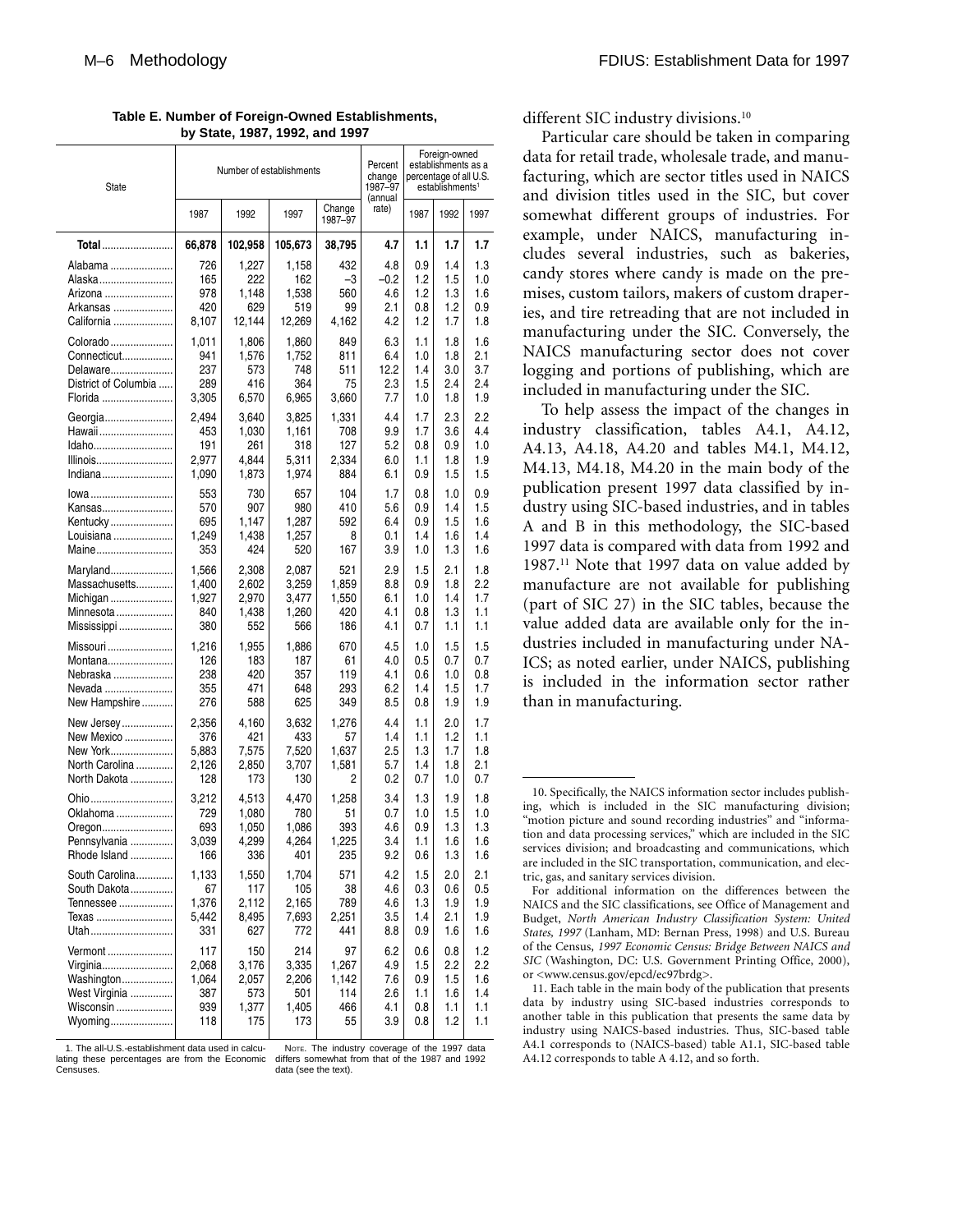#### **Comparability with Previously Published Data**

As just noted, data by industry for 1997 may not be directly comparable with data by industry for 1987–92 because of the change from SIC to NA-ICS as the basis for classification. The NAICS and SIC also classify auxiliary establishments (those establishments that primarily serve other establishments of the same enterprise, see "Definitions") differently. In the NAICS-based 1997 Economic Census data, corporate, subsidiary, and regional managing offices of companies and enterprises are classified in the "Management of Companies and Enterprises" sector (NAICS sector 55). All other auxiliary establishments are included in a separate category titled "Auxiliaries, Except Managing Offices," and further classified into several broad industry categories based on the type of service performed. Under the SIC, in contrast, managing offices of companies and enterprises and all other auxiliary establishments are classified in the industry of the establishments they serve.

The industry coverage of the 1997 data is somewhat narrower than that of the 1987 and 1992 data. Agricultural services, forestry, and fishing (NAICS 113, 114 and 115), air transportation by large certified passenger carriers (part of NAICS 4811) and funds, trusts, and other financial vehicles, except real estate investment trusts (NAICS 5251, 52591, and 52592) are not covered by the1997 foreign-owned establishment data, whereas they are covered by the 1987 and 1992 data. Logging is not covered by the 1997 data because, under the NAICS, logging is included in forestry, whereas logging is covered by the 1987 and 1992 data because, under the SIC, it is included in manufacturing.

In the 1997 data for foreign-owned manufacturing establishments, employee compensation is disaggregated into total payroll and total benefits. In the 1988–92 data, total benefits were further broken down into "social security and other legally required payments" and "employer payments and other programs."12 This additional detail for benefits is not shown in the 1997 data.

| Table F. Employment of Foreign-Owned Establishments, |
|------------------------------------------------------|
| by State, 1987, 1992, and 1997                       |

| <b>State</b>         |         | Thousands of employees |         |                   | Percent<br>change<br>1987-97 |      | Percentage of<br>employment of all<br>U.S. establishments <sup>1</sup> |      |
|----------------------|---------|------------------------|---------|-------------------|------------------------------|------|------------------------------------------------------------------------|------|
|                      | 1987    | 1992                   | 1997    | Change<br>1987-97 | (annual<br>rate)             | 1987 | 1992                                                                   | 1997 |
| Total                | 3,228.9 | 4.944.2                | 5,195.9 | 1,967.0           | 4.9                          | 3.7  | 5.8                                                                    | 5.6  |
| Alabama              | 35.4    | 61.7                   | 63.3    | 27.9              | 6.0                          | 3.0  | 4.8                                                                    | 4.5  |
| Alaska               | 6.4     | 12.2                   | 9.5     | 3.1               | 4.0                          | 4.6  | 7.8                                                                    | 5.2  |
| Arizona              | 49.5    | 56.3                   | 55.9    | 6.4               | 1.2                          | 4.4  | 4.8                                                                    | 3.6  |
| Arkansas             | 20.4    | 29.1                   | 29.7    | 9.3               | 3.8                          | 3.1  | 4.0                                                                    | 3.6  |
| California           | 375.7   | 581.7                  | 585.1   | 209.3             | 4.5                          | 3.7  | 5.8                                                                    | 5.6  |
| Colorado             | 32.6    | 64.5                   | 79.2    | 46.6              | 9.3                          | 2.8  | 5.3                                                                    | 5.2  |
| Connecticut          | 56.0    | 88.5                   | 99.6    | 43.6              | 5.9                          | 3.8  | 6.9                                                                    | 7.7  |
| Delaware             | 35.2    | 41.9                   | 16.2    | $-19.0$           | $-7.5$                       | 12.9 | 15.0                                                                   | 5.2  |
| District of Columbia | 8.2     | 13.6                   | 9.6     | 1.5               | 1.7                          | 2.1  | 4.3                                                                    | 3.7  |
| Florida              | 108.0   | 202.3                  | 246.0   | 137.9             | 8.6                          | 2.6  | 4.7                                                                    | 5.0  |
| Georgia              | 114.1   | 162.6                  | 186.3   | 72.2              | 5.0                          | 5.0  | 6.8                                                                    | 6.6  |
| Hawaii               | 26.2    | 53.8                   | 47.8    | 21.6              | 6.2                          | 7.2  | 13.1                                                                   | 13.0 |
| Idaho                | 4.5     | 10.0                   | 12.3    | 7.8               | 10.6                         | 1.8  | 3.3                                                                    | 3.3  |
| Illinois             | 156.6   | 274.9                  | 260.8   | 104.2             | 5.2                          | 3.7  | 6.5                                                                    | 5.8  |
| Indiana              | 61.8    | 122.1                  | 124.5   | 62.7              | 7.3                          | 3.2  | 6.1                                                                    | 5.7  |
| lowa                 | 18.7    | 33.2                   | 33.8    | 15.1              | 6.1                          | 2.1  | 3.6                                                                    | 3.4  |
| Kansas               | 17.0    | 28.4                   | 42.6    | 25.6              | 9.6                          | 2.1  | 3.5                                                                    | 4.6  |
| Kentucky             | 37.6    | 71.2                   | 89.9    | 52.3              | 9.1                          | 3.6  | 6.4                                                                    | 7.1  |
| Louisiana            | 50.9    | 64.4                   | 54.9    | 4.0               | 0.8                          | 4.3  | 5.2                                                                    | 4.1  |
| Maine                | 20.9    | 21.5                   | 28.7    | 7.7               | 3.2                          | 5.4  | 6.0                                                                    | 7.6  |
| Maryland             | 54.2    | 79.1                   | 91.3    | 37.0              | 5.3                          | 3.2  | 5.1                                                                    | 5.5  |
| Massachusetts        | 91.5    | 127.6                  | 175.7   | 84.2              | 6.7                          | 3.3  | 5.5                                                                    | 7.3  |
| Michigan             | 93.8    | 147.5                  | 166.9   | 73.1              | 5.9                          | 2.9  | 4.8                                                                    | 4.9  |
| Minnesota            | 34.8    | 89.2                   | 76.6    | 41.7              | 8.2                          | 2.1  | 5.3                                                                    | 4.0  |
| Mississippi          | 16.9    | 21.2                   | 22.5    | 5.6               | 2.9                          | 2.6  | 3.1                                                                    | 2.8  |
| Missouri             | 50.2    | 77.6                   | 83.6    | 33.5              | 5.2                          | 2.7  | 4.3                                                                    | 4.3  |
| Montana              | 3.0     | 4.9                    | 3.5     | 0.5               | 1.4                          | 1.5  | 2.4                                                                    | 1.5  |
| Nebraska             | 7.1     | 17.4                   | 19.2    | 12.1              | 10.4                         | 1.4  | 3.2                                                                    | 3.1  |
| Nevada               | 9.9     | 20.6                   | 20.5    | 10.6              | 7.6                          | 2.3  | 3.9                                                                    | 2.8  |
| New Hampshire        | 18.2    | 28.1                   | 31.6    | 13.3              | 5.6                          | 4.2  | 7.3                                                                    | 7.2  |
| New Jersey           | 178.6   | 251.5                  | 212.1   | 33.5              | 1.7                          | 5.8  | 8.9                                                                    | 7.2  |
| New Mexico           | 14.0    | 13.1                   | 12.1    | -1.9              | $-1.4$                       | 3.6  | 3.2                                                                    | 2.6  |
| New York             | 335.1   | 412.0                  | 411.3   | 76.2              | 2.1                          | 4.9  | 7.1                                                                    | 7.2  |
| North Carolina       | 136.3   | 190.5                  | 225.0   | 88.7              | 5.1                          | 5.7  | 7.6                                                                    | 8.0  |
| North Dakota         | 1.6     | 3.4                    | 4.0     | 2.4               | 9.8                          | 0.9  | 2.0                                                                    | 2.0  |
| Ohio                 | 129.4   | 212.8                  | 241.5   | 112.0             | 6.4                          | 3.3  | 5.6                                                                    | 5.8  |
| Oklahoma             | 27.7    | 45.7                   | 32.1    | 4.3               | 1.5                          | 3.2  | 5.1                                                                    | 3.3  |
| Oregon               | 24.4    | 40.8                   | 47.7    | 23.3              | 6.9                          | 2.8  | 4.3                                                                    | 4.2  |
| Pennsylvania         | 167.4   | 235.7                  | 234.9   | 67.5              | 3.4                          | 3.9  | 5.9                                                                    | 5.8  |
| Rhode Island         | 11.0    | 13.9                   | 20.8    | 9.8               | 6.6                          | 2.8  | 4.3                                                                    | 6.4  |
| South Carolina       | 65.8    | 101.9                  | 118.8   | 53.0              | 6.1                          | 5.9  | 8.7                                                                    | 8.9  |
| South Dakota         | 1.5     | 4.7                    | 4.3     | 2.8               | 11.2                         | 0.8  | 2.3                                                                    | 1.8  |
| Tennessee            | 74.6    | 121.6                  | 139.8   | 65.2              | 6.5                          | 4.5  | 6.8                                                                    | 6.9  |
| Texas                | 218.0   | 335.1                  | 344.4   | 126.4             | 4.7                          | 4.0  | 5.9                                                                    | 5.2  |
| Utah                 | 11.3    | 22.9                   | 34.5    | 23.2              | 11.8                         | 2.3  | 4.0                                                                    | 4.7  |
| Vermont              | 6.2     | 7.7                    | 9.1     | 2.8               | 3.8                          | 3.1  | 4.1                                                                    | 4.7  |
| Virginia             | 84.4    | 123.2                  | 142.0   | 57.6              | 5.3                          | 4.1  | 5.8                                                                    | 6.0  |
| Washington           | 42.4    | 80.1                   | 80.8    | 38.4              | 6.7                          | 2.9  | 4.8                                                                    | 4.4  |
| West Virginia        | 25.1    | 34.8                   | 27.1    | 2.0               | 0.8                          | 5.6  | 8.0                                                                    | 5.9  |
| Wisconsin            | 55.0    | 80.9                   | 80.1    | 25.2              | 3.8                          | 3.2  | 4.4                                                                    | 4.0  |
| Wyoming              | 3.4     | 4.7                    | 6.6     | 3.2               | 6.9                          | 2.8  | 3.7                                                                    | 4.2  |

1. The all-U.S.-establishment data used in calcu-<br>lating these percentages are from the Economic differs somewhat from that of the 1987 and 1992 Censuses and the Census Bureau's County Busi-data (see the text).ness Patterns.

<sup>12.</sup> Employer payments and other programs consist of employer payments for voluntary employee benefit programs not specifically required by legislation.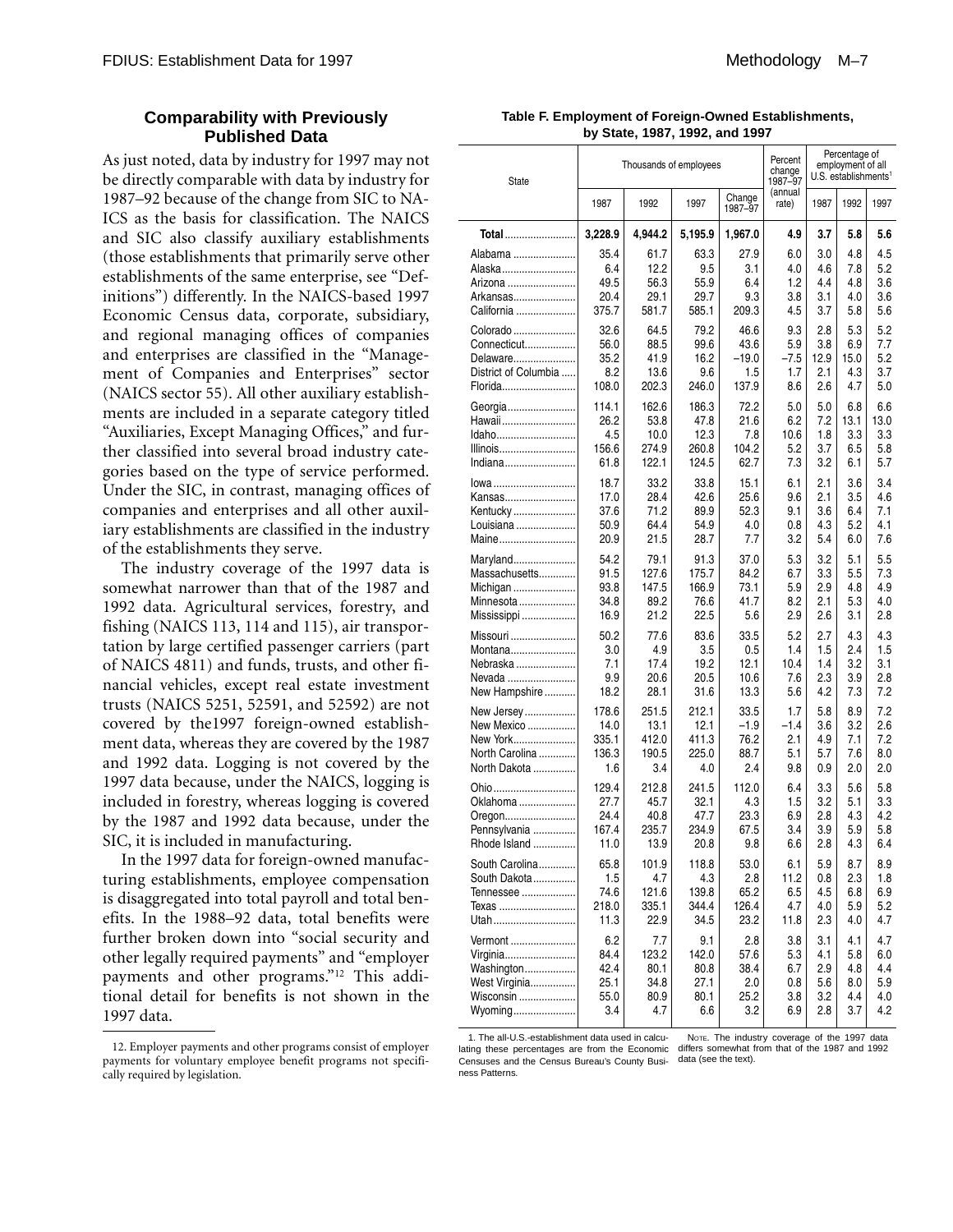#### **Definitions**

The definitions used in this publication are the same as those used in the 1997 Economic Census. The definitions are summarized below; in some cases, more detailed definitions may be found in the 1997 Economic Census publications, which are available at the Census Bureau's Web site at <www.census.gov>. Most of the definitions are for items presented only for establishments in manufacturing. The five exceptions are the definitions for auxiliary establishments, employees, establishments, payroll, and value of shipments or sales, which apply to items available for establishments in all industries. Where significant differences exist, the definitions used here are compared with the definitions used for the corresponding items in the BEA data.

#### **Auxiliary establishments**

Auxiliary establishments are central administrative of-

| Table G. Percentage of the Data That is Estimated for Foreign-Owned Manufacturing |
|-----------------------------------------------------------------------------------|
| <b>Establishments, Selected Items by Industry</b>                                 |

|              |                                                                                          |                     |          |                    |          | Percent estimated    |                                    |                               |                                        |
|--------------|------------------------------------------------------------------------------------------|---------------------|----------|--------------------|----------|----------------------|------------------------------------|-------------------------------|----------------------------------------|
| <b>NAICS</b> |                                                                                          | Number<br>οf        |          | Production workers |          | Cost                 | Expendi-<br>tures for              | Inven-                        | Gross<br>book                          |
| code         | Industry                                                                                 | establish-<br>ments | Number   | Hours              | Wages    | of<br>materi-<br>als | new plant<br>and<br>equip-<br>ment | tories<br>(end<br>ot<br>1997) | value of<br>depre-<br>ciable<br>assets |
| 31           |                                                                                          | 10,568              | 15       | 19                 | 18       | 17                   | 15                                 | 14                            | 18                                     |
| 311          |                                                                                          | 722                 | 13       | 18                 | 15       | 13                   | 15                                 | 17                            | 16                                     |
| 3111         |                                                                                          | 72                  | 34       | 47                 | 33       | 7                    | 22                                 | 16                            | 58                                     |
| 3112         |                                                                                          | 91                  | 10       | 10                 | 12       | 9                    | 5                                  | 8                             | 5                                      |
| 3113         | Sugar and confectionery product manufacturing                                            | 41                  | 10       | 12                 | 11       | 4                    | $\overline{7}$                     | 9                             | 6                                      |
| 3114         | Fruit and vegetable preserving and specialty                                             | 72                  | 6        | 18                 | 7        | 15                   | 15                                 | 24                            | 18                                     |
| 3115         |                                                                                          | 94                  | 18       | 23                 | 21       | 18                   | 21                                 | 18                            | 16                                     |
| 3116         |                                                                                          | 57                  | 16       | 16                 | 14       | 25                   | 27                                 | 12                            | 22                                     |
| 3117         | Seafood product preparation and packaging                                                | 56                  | 22       | 26                 | 20       | 17                   | 25                                 | 41                            | 16                                     |
| 3118         | Bakeries and tortilla manufacturing                                                      | 116                 | 7        | 10                 | 13       | 8                    | 5                                  | 7                             | 13                                     |
| 3119         |                                                                                          | 123                 | 22       | 28                 | 26       | 21                   | 28                                 | 16                            | 22                                     |
| 312          | Beverage and tobacco product manufacturing                                               | 121                 | 20       | 20                 | 19       | 9                    | 16                                 | 6                             | 24                                     |
| 3121         |                                                                                          | 110                 | 23       | 24                 | 26       | 14                   | (D)                                | 8                             | 33                                     |
| 3122         |                                                                                          | 11                  | 18       | 15                 | 15       | 2                    | (D)                                | 4                             | 16                                     |
| 313          |                                                                                          | 170                 | 14       | 20                 | 18       | 12                   | 18                                 | 16                            | 19                                     |
| 3131         |                                                                                          | 37                  | 24       | 37                 | 34       | 19                   | 60                                 | 28                            | 28                                     |
| 3132         |                                                                                          | 89                  | 10       | 18                 | 16       | 11                   | 13                                 | 12                            | 18                                     |
| 3133         |                                                                                          | 44                  | 20       | 6                  | 8        | 12                   | 18                                 | 21                            | 13                                     |
| 314          |                                                                                          | 67                  | 10       | 14                 | 8        | 12                   | 8                                  | 10                            | 6                                      |
| 3141         |                                                                                          | 14<br>53            | 20<br>6  | 26<br>9            | 19<br>5  | 23<br>9              | 21<br>4                            | 23                            | 24<br>3                                |
| 3149         |                                                                                          | 100                 | 19       | 29                 | 23       | 14                   | 30                                 | 5<br>17                       | 28                                     |
| 315          |                                                                                          | 21                  | 24       | 24                 | 23       | 13                   | 32                                 | 43                            | 35                                     |
| 3151<br>3152 |                                                                                          | 68                  | 17       | 32                 | 23       | 16                   | 36                                 | 12                            | 28                                     |
| 3159         | Accessories and other apparel manufacturing                                              | 11                  | 27       | 17                 | 21       | 4                    | 10                                 | 15                            | 7                                      |
| 316          | Leather and allied product manufacturing                                                 | 14                  | 43       | 50                 | 46       | 73                   | 43                                 | 52                            | 46                                     |
| 3161         |                                                                                          | 2                   | (D)      | (D)                | (D)      | (D)                  | (D)                                | (D)                           | (D)                                    |
| 3162         |                                                                                          | 7                   | 49       | 52                 | 51       | 74                   | (D)                                | 81                            | 64                                     |
| 3169         |                                                                                          | 5                   | (D)      | (D)                | (D)      | (D)                  | 30                                 | (D)                           | (D)                                    |
| 321          |                                                                                          | 116                 | 9        | 12                 | 10       | 12                   | 6                                  | 10                            | 7                                      |
| 3211         |                                                                                          | 23                  | 6        | 20                 | 6        | 41                   | 7                                  | 22                            | 9                                      |
| 3212         | Plywood and engineered wood product mfg                                                  | 42                  | 11       | 15                 | 12       | 6                    | 7                                  | 11                            | 5                                      |
| 3219         |                                                                                          | 51                  | 7        | 8                  | 10       | 9                    | 6                                  | 4                             | 14                                     |
| 322          |                                                                                          | 333                 | 3        | 7                  | 5        | 7                    | 8                                  | 4                             | 11                                     |
| 3221         |                                                                                          | 62                  | 2        | 2                  | 6        | 2                    | 8                                  | 1                             | 11                                     |
| 3222         |                                                                                          | 271                 | 4        | 11                 | 5        | 12                   | 9                                  | 7                             | 9                                      |
| 323          |                                                                                          | 277                 | 23       | 24                 | 23       | 27                   | 24                                 | 29                            | 20                                     |
| 3231         |                                                                                          | 277                 | 23       | 24                 | 23       | 27                   | 24                                 | 29                            | 20                                     |
| 324          | Petroleum and coal products manufacturing                                                | 337                 | 25       | 30                 | 27       | 20                   | 25                                 | 19                            | 20                                     |
| 3241         | Petroleum and coal products manufacturing                                                | 337                 | 25       | 30                 | 27       | 20                   | 25                                 | 19                            | 20                                     |
| 325          |                                                                                          | 1,630               | 16       | 20                 | 19       | 17                   | 16                                 | 12                            | 21                                     |
| 3251         |                                                                                          | 555                 | 16       | 21                 | 14       | 18                   | 11                                 | 10<br>$\lambda$               | 23                                     |
| 3252         | Resin, rubber, and artificial fibers mfg                                                 | 163                 | 8        | 6                  | 9        | 20                   | 12                                 |                               | 20                                     |
| 3253         |                                                                                          | 75                  | 18       | 22                 | 29       | 18                   | 34                                 | 23                            | 31                                     |
| 3254         | Pharmaceutical and medicine manufacturing                                                | 194                 | 18       | 21                 | 27       | 12                   | 17                                 | 13                            | 17                                     |
| 3255         | Paint, coating, and adhesive manufacturing                                               | 168<br>147          | 18<br>20 | 22<br>26           | 22       | 19<br>18             | 21<br>30                           | 13<br>24                      | 22                                     |
| 3256         | Soap, cleaning compound, and toiletry mfg.<br>Other chemical product and preparation mfg | 327                 | 16       | 24                 | 19<br>23 | 19                   | 11                                 | 11                            | 22<br>15                               |
| 3259<br>326  | Plastics and rubber products manufacturing                                               | 793                 | 8        | 11                 | 10       | 13                   | 9                                  | 8                             | 9                                      |
| 3261         |                                                                                          | 626                 | 11       | 16                 | 13       | 16                   | 12                                 | 9                             | 9                                      |
| 3262         |                                                                                          | 167                 | 3        | 5                  | 6        | 8                    | 4                                  | 5                             | 10                                     |
|              |                                                                                          |                     |          |                    |          |                      |                                    |                               |                                        |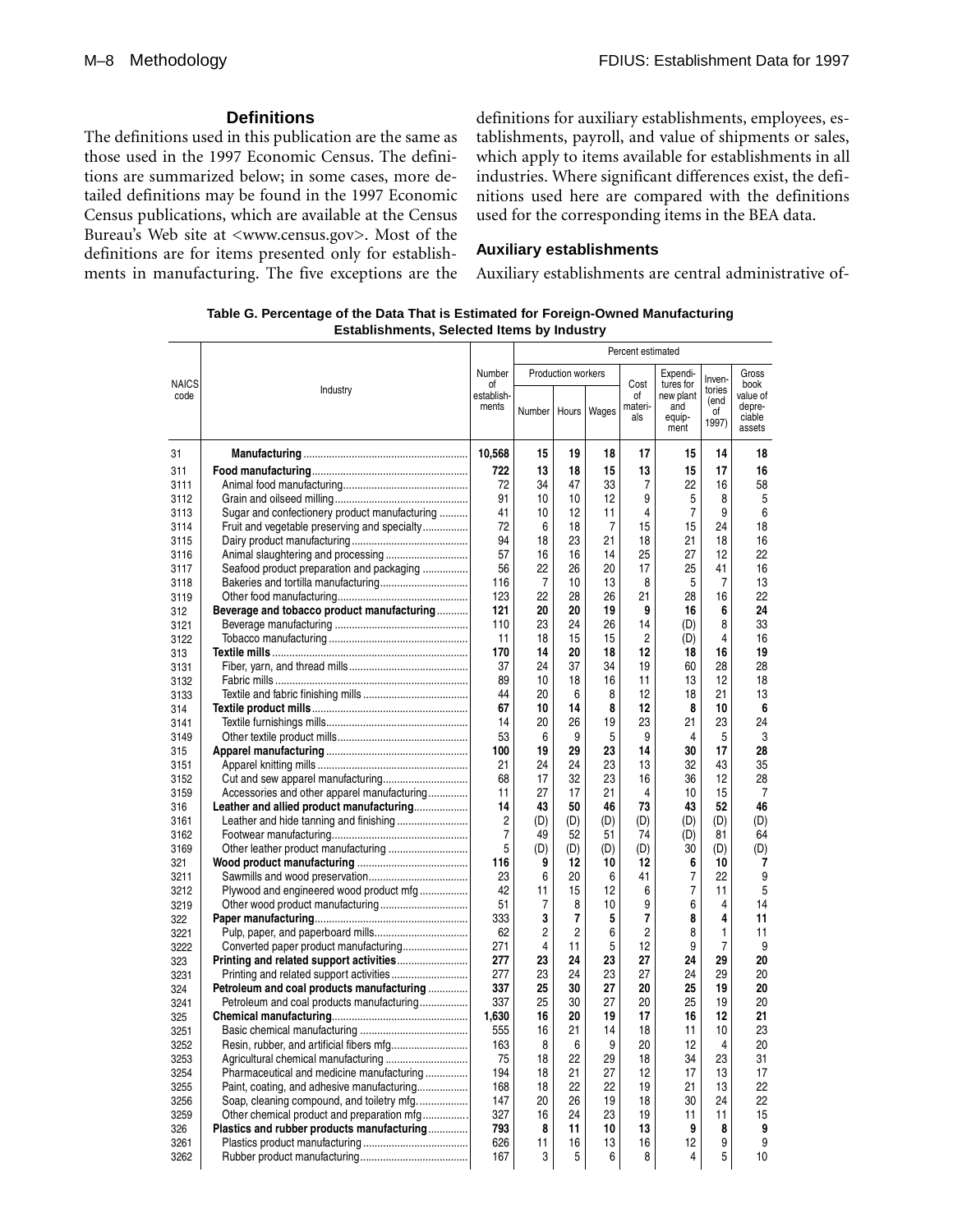fices of companies with more than one establishment. A central administrative office is an establishment primarily engaged in management, general administrative, and support functions performed centrally for other establishments in the same company. Support functions include research, development, and testing; warehousing and storage; maintenance and repair; and other miscellaneous services. Managing offices are in-

| Table G. Percentage of the Data That is Estimated for Foreign-Owned Manufacturing |
|-----------------------------------------------------------------------------------|
| <b>Establishments, Selected Items by Industry</b>                                 |

|                      |                                                                                          |                           |              |                           |          | Percent estimated            |                                                 |                               |                                                |
|----------------------|------------------------------------------------------------------------------------------|---------------------------|--------------|---------------------------|----------|------------------------------|-------------------------------------------------|-------------------------------|------------------------------------------------|
|                      |                                                                                          | Number                    |              | <b>Production workers</b> |          |                              | Expendi-                                        | Inven-                        | Gross                                          |
| <b>NAICS</b><br>code | Industry                                                                                 | οf<br>establish-<br>ments | Number Hours |                           | Wages    | Cost<br>οf<br>materi-<br>als | tures for<br>new plant<br>and<br>equip-<br>ment | tories<br>(end<br>οf<br>1997) | book<br>value of<br>depre-<br>ciable<br>assets |
|                      |                                                                                          |                           |              |                           |          |                              |                                                 |                               |                                                |
| 327                  | Nonmetallic mineral product manufacturing                                                | 1,597                     | 17           | 22                        | 20<br>34 | 22                           | 14<br>24                                        | 16                            | 16                                             |
| 3271                 | Clay product and refractory manufacturing                                                | 125<br>142                | 25<br>2      | 30<br>7                   | 6        | 23<br>2                      | $\mathbf{1}$                                    | 33<br>2                       | 27<br>$\overline{2}$                           |
| 3272<br>3273         | Cement and concrete product manufacturing                                                | 1,162                     | 26           | 33                        | 29       | 29                           | 27                                              | 20                            | 21                                             |
| 3274                 | Lime and gypsum product manufacturing                                                    | 33                        | 22           | 24                        | 23       | 45                           | 29                                              | 22                            | 28                                             |
| 3279                 | Other nonmetallic mineral products                                                       | 135                       | 23           | 23                        | 18       | 31                           | 13                                              | 21                            | 16                                             |
| 331                  |                                                                                          | 350                       | 12           | 14                        | 14       | 8                            | 8                                               | 13                            | 10                                             |
| 3311                 |                                                                                          | 46                        | 6            | 7                         | 11       | 4                            | 3                                               | 8                             | 4                                              |
| 3312                 |                                                                                          | 82                        | 19           | 23                        | 19       | 15                           | 19                                              | 40                            | 14                                             |
| 3313                 | Alumina and aluminum production                                                          | 59                        | 6            | 9                         | 7        | 5                            | 9                                               | 7                             | 13                                             |
| 3314                 |                                                                                          | 96                        | 19           | 23                        | 24       | 11                           | 13                                              | 7                             | 12                                             |
| 3315                 |                                                                                          | 67                        | 17           | 18                        | 13       | 17                           | 12                                              | 7                             | 17                                             |
| 332                  | Fabricated metal product manufacturing                                                   | 884                       | 10           | 16                        | 14       | 13                           | 12                                              | 10                            | 17                                             |
| 3321                 |                                                                                          | 92                        | 15           | 21                        | 17       | 13                           | 12                                              | 10                            | 16                                             |
| 3322                 |                                                                                          | 38                        | 2            | 10                        | 5        | 7                            | 2                                               | 6                             | 3                                              |
| 3323                 | Architectural and structural metals mfg.                                                 | 197                       | 8            | 17                        | 13       | 9                            | 12                                              | 10                            | 13                                             |
| 3324                 | Boiler, tank, and shipping container mfg                                                 | 107                       | 4            | 7                         | 4        | 10                           | 10                                              | 4                             | 27                                             |
| 3325                 |                                                                                          | 40                        | 9            | 19                        | 13       | 30                           | 13                                              | 4                             | 10                                             |
| 3326                 |                                                                                          | 30                        | 22           | 18                        | 32       | 27                           | 10                                              | 26                            | 19                                             |
| 3327                 | Machine shops and threaded product mfg.                                                  | 90                        | 20           | 24                        | 23       | 35                           | 26                                              | 23                            | 28                                             |
| 3328                 | Coating, engraving, and heat treating metals                                             | 89                        | 16           | 21                        | 22       | 4                            | 3                                               | 3                             | 11                                             |
| 3329                 | Other fabricated metal product mfg.                                                      | 201                       | 10           | 15                        | 15       | 17                           | 14                                              | 14                            | 16                                             |
| 333                  |                                                                                          | 954                       | 17           | 23                        | 23       | 22                           | 23                                              | 18                            | 25                                             |
| 3331                 | Agricultural, construction, and mining machinery mfg                                     | 92                        | 14           | 18                        | 16       | 13<br>23                     | 12<br>25                                        | 18                            | 17<br>23                                       |
| 3332                 |                                                                                          | 183<br>94                 | 22<br>20     | 24<br>19                  | 30<br>24 | 24                           | 45                                              | 23<br>27                      | 34                                             |
| 3333<br>3334         | Commercial and service industry machinery<br>HVAC and commercial refrigeration equipment | 99                        | 7            | 24                        | 22       | 17                           | 33                                              | 9                             | 29                                             |
| 3335                 | Metalworking machinery manufacturing                                                     | 135                       | 17           | 19                        | 26       | 27                           | 16                                              | 11                            | 17                                             |
| 3336                 | Turbine and power transmission equipment mfg                                             | 58                        | 19           | 22                        | 23       | 48                           | 16                                              | 12                            | 28                                             |
| 3339                 | Other general purpose machinery manufacturing                                            | 293                       | 21           | 28                        | 24       | 18                           | 22                                              | 19                            | 29                                             |
| 334                  | Computer and electronic product mfg                                                      | 788                       | 17           | 28                        | 21       | 20                           | 15                                              | 22                            | 17                                             |
| 3341                 | Computer and peripheral equipment mfg                                                    | 73                        | 12           | 47                        | 32       | 22                           | 39                                              | 24                            | 56                                             |
| 3342                 | Communications equipment manufacturing                                                   | 107                       | 26           | 25                        | 19       | 14                           | 39                                              | 29                            | 23                                             |
| 3343                 | Audio and video equipment manufacturing                                                  | 26                        | 22           | 19                        | 21       | 16                           | 22                                              | 38                            | 15                                             |
| 3344                 | Semiconductor and electronic component mfg                                               | 251                       | 13           | 20                        | 14       | 16                           | 8                                               | 13                            | 6                                              |
| 3345                 |                                                                                          | 289                       | 22           | 32                        | 26       | 30                           | 25                                              | 21                            | 25                                             |
| 3346                 | Magnetic media manufacturing and reproducing                                             | 42                        | 19           | 31                        | 24       | 28                           | 43                                              | 18                            | 31                                             |
| 335                  | Electrical equipment and appliance mfg                                                   | 390                       | 8            | 10                        | 9        | 13                           | 10                                              | 10                            | 11                                             |
| 3351                 | Electric lighting equipment manufacturing                                                | 30                        | 1            | 2                         | 1        | 17                           | (D)                                             | 19                            | 1                                              |
| 3352                 |                                                                                          | 30                        | 6            | 9                         | 6        | 11                           | (D)                                             | 10                            | 6                                              |
| 3353                 |                                                                                          | 145                       | 4            | 7                         | 7        | 14                           | 11                                              | 8                             | 15                                             |
| 3359                 | Other electrical equipment and component mfg                                             | 185<br>561                | 15<br>18     | 15<br>18                  | 16<br>25 | 13<br>22                     | 12<br>14                                        | 12<br>11                      | 12<br>27                                       |
| 336<br>3361          | Transportation equipment manufacturing                                                   | 23                        | 22           | $\overline{7}$            | 23       | 31                           | 12                                              | 13                            | 21                                             |
| 3362                 | Motor vehicle body and trailer manufacturing                                             | 19                        | 4            | 5                         | 9        | 7                            | 5                                               | 43                            | 46                                             |
| 3363                 |                                                                                          | 423                       | 15           | 19                        | 24       | 12                           | 15                                              | 15                            | 31                                             |
| 3364                 | Aerospace product and parts manufacturing                                                | 61                        | 20           | 25                        | 38       | 5                            | 34                                              | 1                             | 46                                             |
| 3365                 |                                                                                          | 13                        | 54           | 63                        | 42       | 51                           | 16                                              | 4                             | 23                                             |
| 3366                 |                                                                                          | 14                        | 77           | 73                        | 71       | 40                           | 38                                              | 37                            | 59                                             |
| 3369                 | Other transportation equipment manufacturing                                             | 8                         | 54           | 64                        | 63       | 2                            | 38                                              | 51                            | 26                                             |
| 337                  | Furniture and related product manufacturing                                              | 83                        | 9            | 19                        | 14       | 21                           | 16                                              | 12                            | 21                                             |
| 3371                 | Household and institutional furniture mfg                                                | 35                        | 4            | 12                        | 10       | 18                           | 5                                               | 2                             | 6                                              |
| 3372                 |                                                                                          | 16                        | 48           | 82                        | 51       | 66                           | 36                                              | 58                            | 57                                             |
| 3379                 | Other furniture related product manufacturing                                            | 32                        | 7            | 6                         | 2        | 10                           | 22                                              | 2                             | 30                                             |
| 339                  |                                                                                          | 281                       | 24           | 27                        | 25       | 25                           | 21                                              | 17                            | 16                                             |
| 3391                 | Medical equipment and supplies manufacturing                                             | 138                       | 32           | 33                        | 29       | 31                           | 33                                              | 23                            | 23                                             |
| 3399                 |                                                                                          | 143                       | 17           | 22                        | 21       | 20                           | 10                                              | 11                            | 10                                             |
|                      |                                                                                          |                           |              |                           |          |                              |                                                 |                               |                                                |

D Suppressed to avoid disclosure of data for individual companies.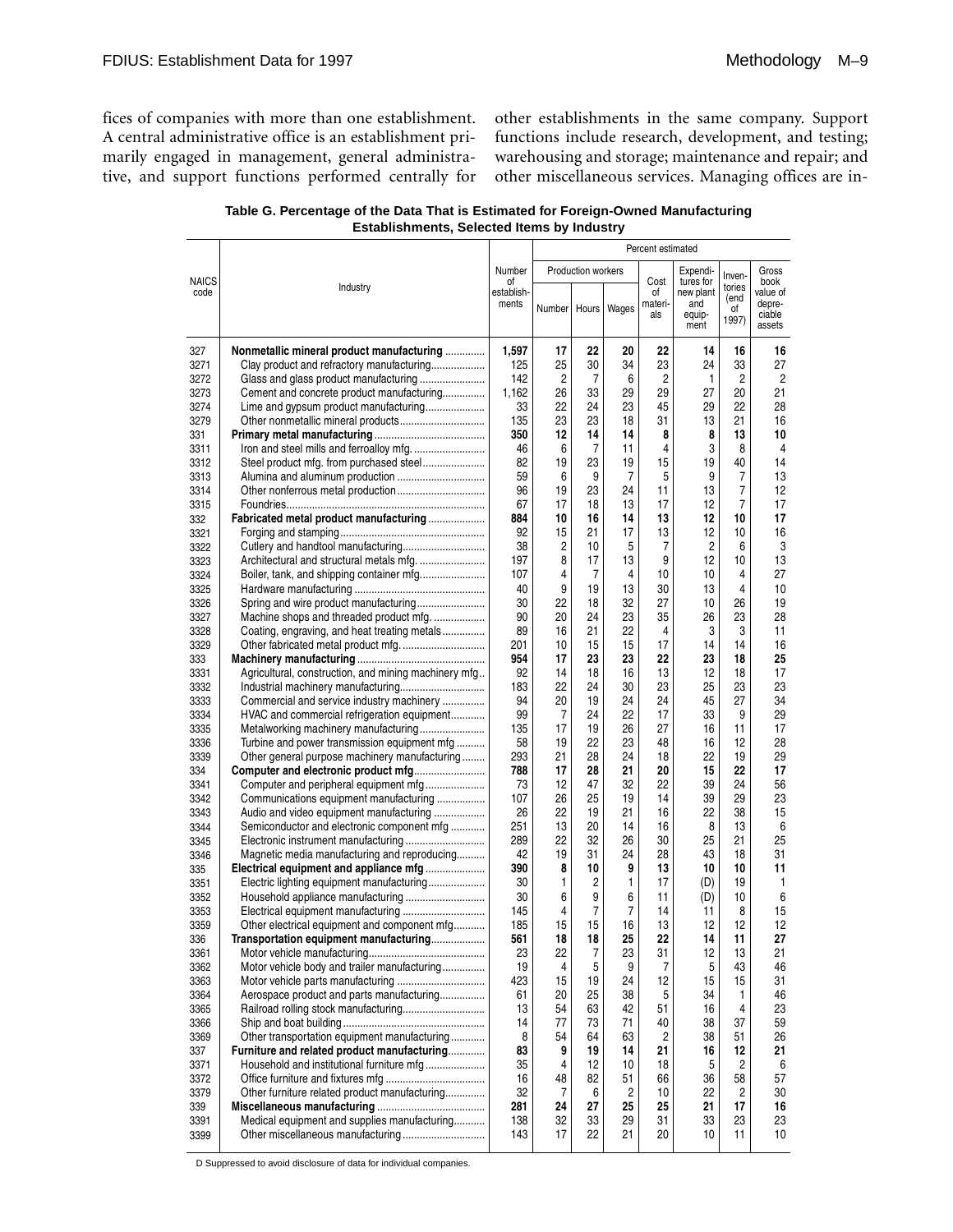#### **Table H. Percentage of the Data That is Estimated for Foreign-Owned Manufacturing Establishments, Selected Items by Country of UBO**

|                                      |                  | Percent estimated |                           |           |            |                       |                  |                  |  |  |  |  |  |
|--------------------------------------|------------------|-------------------|---------------------------|-----------|------------|-----------------------|------------------|------------------|--|--|--|--|--|
|                                      | Number           |                   | <b>Production workers</b> |           |            | Expendi-              |                  | Gross            |  |  |  |  |  |
| Country                              | οf<br>establish- |                   |                           |           | Cost<br>of | tures for<br>newplant | Inven-<br>tories | book<br>value of |  |  |  |  |  |
|                                      | ments            | Num-              | Hours                     | Wages     | materi-    | and                   | (end of          | depre-           |  |  |  |  |  |
|                                      |                  | ber               |                           |           | als        | equip-<br>ment        | 1997)            | ciable<br>assets |  |  |  |  |  |
|                                      |                  |                   |                           |           |            |                       |                  |                  |  |  |  |  |  |
| All countries                        | 10,568           | 15                | 19                        | 18        | 17         | 15                    | 14               | 18               |  |  |  |  |  |
|                                      | 797              | 16                | 23                        | 22        | 23         | 29                    | 18               | 27               |  |  |  |  |  |
|                                      | 6,945            | 14                | 18                        | 18        | 17         | 16                    | 14               | 18               |  |  |  |  |  |
|                                      | 24<br>146        | (D)<br>10         | (D)<br>16                 | (D)<br>9  | (D)<br>19  | 19<br>5               | (D)<br>11        | (D)<br>5         |  |  |  |  |  |
|                                      | 86               | 22                | 32                        | 20        | 45         | 27                    | 16               | 21               |  |  |  |  |  |
|                                      | 103              | 20                | 24                        | 25        | 18         | 32                    | 24               | 21               |  |  |  |  |  |
|                                      | 1,180            | 13                | 17                        | 16        | 14         | 14                    | 13               | 18               |  |  |  |  |  |
|                                      | 1,168            | 12                | 14                        | 14        | 25         | 11                    | 14               | 16               |  |  |  |  |  |
|                                      | 334              | 10                | 11                        | 15        | 13         | 13                    | 12               | 12               |  |  |  |  |  |
|                                      | 183              | 21                | 27                        | 24        | 12         | 13                    | 22               | 10               |  |  |  |  |  |
| Liechtenstein<br>Luxembourg          | 10<br>25         | (D)<br>14         | (D)<br>13                 | (D)<br>12 | (D)<br>15  | 26<br>21              | (D)<br>23        | (D)<br>19        |  |  |  |  |  |
| Netherlands                          | 362              | 8                 | 13                        | 11        | 18         | 27                    | 10               | 26               |  |  |  |  |  |
|                                      | 54               | 21                | 25                        | 23        | 9          | 19                    | 7                | 9                |  |  |  |  |  |
|                                      | 28               | 44                | 44                        | 42        | 18         | 9                     | 6                | 17               |  |  |  |  |  |
|                                      | 249              | 14                | 14                        | 16        | 13         | 34                    | 32               | 21               |  |  |  |  |  |
| Switzerland                          | 481              | 18                | 24                        | 23        | 20         | 19                    | 15               | 20               |  |  |  |  |  |
| United Kingdom                       | 2.500<br>12      | 16<br>19          | 22<br>22                  | 22<br>17  | 13<br>0    | 16<br>21              | 13<br>55         | 19<br>19         |  |  |  |  |  |
| <b>Latin America and Other West-</b> |                  |                   |                           |           |            |                       |                  |                  |  |  |  |  |  |
| ern Hemisphere                       | 251              | 15                | 21                        | 17        | 19         | 7                     | 5                | 17               |  |  |  |  |  |
| South and Central America            | 171              | 13                | 19                        | 16        | 18         | 6                     | 4                | 17               |  |  |  |  |  |
|                                      | 7                | 0                 | 6                         | 2         | 1          | (D)                   | 0                | 12               |  |  |  |  |  |
| Mexico<br>Panama                     | 131<br>13        | 21<br>(D)         | 31<br>(D)                 | 38<br>(D) | 26<br>(D)  | 37<br>(D)             | 15<br>(D)        | 34<br>(D)        |  |  |  |  |  |
| Venezuela                            | 16               | (D)               | (D)                       | (D)       | (D)        | (D)                   | (D)              | (D)              |  |  |  |  |  |
|                                      | 4                | 25                | 39                        | 44        | 54         | (D)                   | 57               | 49               |  |  |  |  |  |
| Other Western Hemisphere             | 80               | 24                | 27                        | 22        | 22         | 10                    | 8                | 13               |  |  |  |  |  |
| Bahamas                              | 13               | (D)               | (D)                       | (D)       | (D)        | (D)                   | (D)              | (D)              |  |  |  |  |  |
| Bermuda<br>Netherlands Antilles      | 41<br>20         | 28<br>11          | 16<br>35                  | 17<br>18  | 13<br>62   | 6                     | 6<br>12          | 9<br>16          |  |  |  |  |  |
| United Kingdom Islands,              |                  |                   |                           |           |            | (D)                   |                  |                  |  |  |  |  |  |
| Caribbean                            | 6                | (D)               | (D)                       | (D)       | (D)        | 65                    | (D)              | (D)              |  |  |  |  |  |
|                                      | 57               | 18                | 20                        | 20        | 17         | 18                    | 9                | 26               |  |  |  |  |  |
| South Africa                         | 55               | (D)               | (D)                       | (D)       | (D)        | (D)                   | (D)              | (D)              |  |  |  |  |  |
|                                      | 2                | (D)               | (D)                       | (D)       | (D)        | (D)                   | (D)              | (D)              |  |  |  |  |  |
| <b>Middle East </b>                  | 107<br>28        | 11<br>12          | 15<br>26                  | 10<br>13  | 4<br>5     | 6<br>7                | 7<br>5           | 5<br>12          |  |  |  |  |  |
|                                      | 7                | (D)               | (D)                       | (D)       | (D)        | 11                    | (D)              | (D)              |  |  |  |  |  |
|                                      | 9                | (U)               | (U)                       | (U)       | (D)        | (D)                   | (D)              | (U)              |  |  |  |  |  |
| Saudi Arabia                         | 30               | (D)               | (D)                       | (D)       | (D)        | (D)                   | (D)              | (D)              |  |  |  |  |  |
| United Arab Emirates                 | 2                | (D)               | (D)                       | (D)       | (D)        | (D)                   | (D)              | (D)              |  |  |  |  |  |
| Asia and Pacific                     | 31               | (D)               | (D)                       | (D)       | (D)        | 16                    | (D)              | (D)              |  |  |  |  |  |
|                                      | 2,322<br>425     | 14<br>17          | 18<br>26                  | 17<br>21  | 17<br>14   | 12<br>10              | 15<br>21         | 15<br>10         |  |  |  |  |  |
|                                      | 9                | (D)               | (D)                       | (D)       | (D)        | 75                    | (D)              | (D)              |  |  |  |  |  |
| Hong Kong                            | 16               | 23                | 38                        | 24        | 40         | (D)                   | 48               | 4                |  |  |  |  |  |
|                                      | 22               | 0                 | 9                         | 0         | 17         | 0                     | 3                | 12               |  |  |  |  |  |
|                                      | 1,673            | 15                | 18                        | 18        | 16         | 13                    | 14               | 17               |  |  |  |  |  |
| Korea, Republic of                   | 37               | 14                | 29                        | 11        | 30         | 3                     | 22               | 7                |  |  |  |  |  |
| New Zealand                          | 21<br>5          | 1<br>(D)          | 1<br>(D)                  | 2<br>(D)  | 40<br>(D)  | 10<br>(D)             | 2<br>(D)         | 12<br>(D)        |  |  |  |  |  |
| Philippines                          | 1                | (D)               | (D)                       | (D)       | (D)        | (D)                   | (D)              | (D)              |  |  |  |  |  |
|                                      | 16               | 10                | 43                        | 18        | 22         | 16                    | 12               | 31               |  |  |  |  |  |
|                                      | 82               | 7                 | 9                         | 9         | 24         | 7                     | 9                | 5                |  |  |  |  |  |
|                                      | 15               | 7                 | 9                         | 14        | 8          | 45                    | 22               | 44               |  |  |  |  |  |
| United States                        | 89               | 13                | 14                        | 12        | 10         | 14                    | 14               | 25               |  |  |  |  |  |
| Addenda:<br>European Union (15)      | 6,389            | 14                | 18                        | 17        | 17         | 16                    | 14               | 18               |  |  |  |  |  |
|                                      | 77               | 7                 | 12                        | 5         | 11         | 1                     | 4                | 9                |  |  |  |  |  |
|                                      |                  |                   |                           |           |            |                       |                  |                  |  |  |  |  |  |

D Suppressed to avoid disclosure of data for individual companies. UBO Ultimate beneficial owner

cluded in NAICS Sector 55, "Management of companies and enterprises." All other auxiliary establishments are included in the separate category titled "Auxiliaries, except managing offices" and further classified into several broad categories based on the type of service performed.

# **Benefits**

Data on benefits are presented for manufacturing establishments. Benefits, together with payroll, comprise compensation of employees. Benefits consist of social security and other legally required payments and employer payments for voluntary programs.

## **Cost of materials**

Data on cost of materials are presented for manufacturing establishments. Cost of materials consists of direct charges actually paid or payable for items consumed or put into production during the year, including freight charges and other direct charges incurred by the establishment in acquiring these materials. It includes the cost of materials or fuel consumed, whether purchased by the individual establishment from other companies, transferred to it from other establishments of the same company, or withdrawn from inventory during the year. The major components of cost of materials are the following: (1) Raw materials, semifinished goods, parts, containers, scrap, and supplies put into production or used as operating supplies or for repair and maintenance during the year; (2) electricity purchased; (3) fuels consumed for heat, power, or generation of electricity; (4) work done by others on materials or parts furnished by manufacturing establishments (contract work); and (5) products bought and resold in the same condition. Cost of materials excludes purchased services. Like value of shipments, totals for cost of materials for major industry groups and for manufacturing as a whole include large amounts of duplication. (See definition of value of shipments.)

#### **Cost of purchased fuels and electricity**

Data on cost of purchased fuels and electricity are presented for manufacturing establishments. Cost of purchased fuels and electricity consists of the cost of fuels consumed for heat, power, or generation of electricity whether purchased from the establishments of other companies, transferred from other establishments of the same company, or withdrawn from inven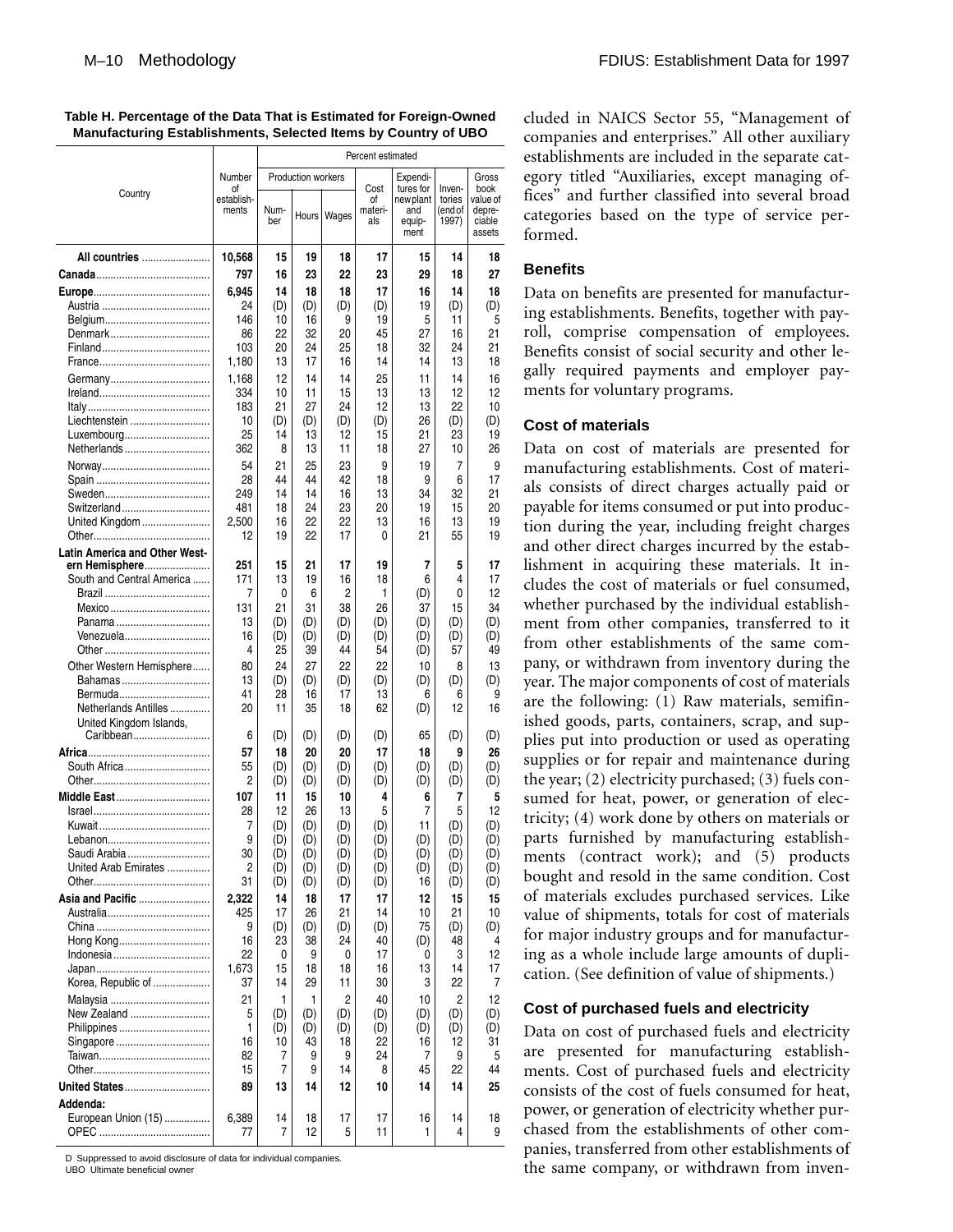tory during the year, and the cost of purchased electricity. The cost and quantity of purchased electricity represent the amounts actually used during the year.

# **Employees**

In all industries except construction and manufacturing, the number of employees is the number of full-time and part-time employees who were on the payroll in the pay period including March 12.

For construction, the number of employees is the average number of full-time and part-time employees on the payroll for the four pay periods including the 12th of March, May, August, and November. For manufacturing, the number of employees is the average number of all full-time and part-time production workers on the payroll for the four pay periods including the 12th of March, May, August, and November, plus the number of other full-time and part-time employees on the payroll for the pay period including March 12.

Employees include salaried officers and executives of corporations; they exclude proprietors and partners of unincorporated businesses.

The number of employees for foreign-owned establishments differs somewhat from that for U.S. affiliates in the BEA enterprise data because of differences in the date at which employment is measured. In the enterprise data, the number of employees is the number of full-time and part-time employees who were on the payroll at the end of the enterprise's fiscal year.13

# **Establishment**

An establishment is a single physical location where business is conducted or where services or industrial operations are performed. The data cover every establishment having one or more paid employees some time during 1997. The number of establishments is the number that were in business at any time during 1997 (regardless of their status at the beginning or end of the year).

# **Expenditures for new plant and equipment**

Data on expenditures for new plant and equipment are presented for manufacturing establishments. Expenditures for new plant and equipment consist of expenditures for (1) plants under construction, (2) permanent additions and major alterations to manufacturing establishments, and (3) new machinery and equipment used for replacement and for additions to plant capacity, if they were of the type for which depreciation accounts were ordinarily maintained. They include expenditures for assets acquired under capital leases. They exclude expenditures for facilities

| Table I. Percentage of the Data That is Estimated for Foreign-Owned |  |
|---------------------------------------------------------------------|--|
| <b>Manufacturing Establishments, Selected Items by State</b>        |  |

|                             |                           | Percent estimated |                    |           |                              |                                                 |                                      |                                                |  |  |  |  |
|-----------------------------|---------------------------|-------------------|--------------------|-----------|------------------------------|-------------------------------------------------|--------------------------------------|------------------------------------------------|--|--|--|--|
|                             | Number                    |                   | Production workers |           |                              | Expendi-                                        |                                      |                                                |  |  |  |  |
| State                       | οf<br>establish-<br>ments | Num-<br>ber       | Hours              | Wages     | Cost<br>οf<br>materi-<br>als | tures for<br>new plant<br>and<br>equip-<br>ment | Inven-<br>tories<br>(end of<br>1997) | book<br>value of<br>depre-<br>ciable<br>assets |  |  |  |  |
| Total                       | 10,568                    | 15                | 19                 | 18        | 17                           | 15                                              | 14                                   | 18                                             |  |  |  |  |
| Alabama                     | 216                       | 8                 | 10                 | 12        | 12                           | 16                                              | 12                                   | 21                                             |  |  |  |  |
| Alaska<br>Arizona           | 20<br>99                  | 4<br>17           | 4<br>25            | 3<br>18   | 24<br>16                     | 5<br>9                                          | 1<br>11                              | 4<br>12                                        |  |  |  |  |
| Arkansas                    | 106                       | 6                 | 7                  | 7         | 14                           | 6                                               | 3                                    | 11                                             |  |  |  |  |
| California                  | 1.074                     | 15                | 28                 | 19        | 15                           | 24                                              | 15                                   | 23                                             |  |  |  |  |
| Colorado                    | 106                       | 15                | 18                 | 21        | 22                           | 19                                              | 11                                   | 14                                             |  |  |  |  |
| Connecticut<br>Delaware     | 140<br>30                 | 10<br>15          | 15<br>17           | 15<br>18  | 20<br>3                      | 10<br>10                                        | 13<br>5                              | 10<br>8                                        |  |  |  |  |
| District of Columbia        | 1                         | (D)               | (D)                | (D)       | (D)                          | (D)                                             | (D)                                  | (D)                                            |  |  |  |  |
| Florida                     | 397                       | 19                | 23                 | 21        | 18                           | 31                                              | 28                                   | 22                                             |  |  |  |  |
|                             | 501                       | 18                | 23                 | 20        | 17                           | 17                                              | 14                                   | 18                                             |  |  |  |  |
| Hawaii                      | 19<br>34                  | 11<br>16          | 18<br>16           | 2<br>35   | 1<br>4                       | 0<br>5                                          | 86<br>12                             | 0<br>30                                        |  |  |  |  |
| Illinois                    | 490                       | 14                | 18                 | 17        | 15                           | 22                                              | 15                                   | 21                                             |  |  |  |  |
| Indiana                     | 349                       | 12                | 18                 | 21        | 8                            | 13                                              | 6                                    | 13                                             |  |  |  |  |
| lowa                        | 95                        | 4                 | 6                  | 7         | 12                           | 7                                               | 13                                   | 13                                             |  |  |  |  |
| Kansas<br>Kentucky          | 81<br>256                 | 8<br>9            | 7<br>13            | 8<br>15   | 27<br>6                      | 6<br>6                                          | 5<br>6                               | 9<br>9                                         |  |  |  |  |
| Louisiana                   | 112                       | 8                 | 11                 | 6         | 25                           | 7                                               | 10                                   | 6                                              |  |  |  |  |
| Maine                       | 66                        | 17                | 22                 | 14        | 19                           | 12                                              | 17                                   | 13                                             |  |  |  |  |
| Maryland                    | 152                       | 27                | 27                 | 34        | 11                           | 34                                              | 18                                   | 31                                             |  |  |  |  |
| Massachusetts<br>Michigan   | 278<br>395                | 22<br>15          | 26<br>18           | 25<br>18  | 31<br>20                     | 18<br>10                                        | 16<br>16                             | 22<br>19                                       |  |  |  |  |
| Minnesota                   | 160                       | 13                | 15                 | 13        | 16                           | 12                                              | 11                                   | 16                                             |  |  |  |  |
| Mississippi                 | 92                        | 15                | 19                 | 17        | 21                           | 27                                              | 8                                    | 16                                             |  |  |  |  |
| Missouri                    | 226                       | 13                | 15                 | 15        | 19                           | 22                                              | 23                                   | 25                                             |  |  |  |  |
| Montana<br>Nebraska         | 9<br>55                   | (D)<br>9          | (D)<br>19          | (D)<br>14 | (D)<br>18                    | 3<br>20                                         | (D)<br>12                            | (D)<br>21                                      |  |  |  |  |
| Nevada                      | 44                        | 7                 | 7                  | 7         | 11                           | 4                                               | 13                                   | 4                                              |  |  |  |  |
| New Hampshire               | 79                        | 12                | 17                 | 15        | 24                           | 13                                              | 21                                   | 17                                             |  |  |  |  |
| New Jersey                  | 362                       | 21                | 30                 | 24        | 20                           | 29                                              | 18                                   | 30                                             |  |  |  |  |
| New Mexico<br>New York      | 23<br>408                 | 13<br>21          | 25<br>24           | 25<br>21  | 23<br>15                     | 7<br>18                                         | 5<br>14                              | 7<br>20                                        |  |  |  |  |
| North Carolina              | 511                       | 11                | 16                 | 16        | 20                           | 18                                              | 14                                   | 17                                             |  |  |  |  |
| North Dakota                | 3                         | (D)               | (D)                | (D)       | (D)                          | (D)                                             | (D)                                  | (D)                                            |  |  |  |  |
|                             | 572                       | 20                | 17                 | 26        | 28                           | 23                                              | 15                                   | 24                                             |  |  |  |  |
| Oklahoma                    | 86<br>131                 | 14<br>17          | 15<br>20           | 16<br>19  | 11<br>40                     | 24<br>4                                         | 20<br>15                             | 26<br>9                                        |  |  |  |  |
| Oregon<br>Pennsylvania      | 524                       | 19                | 22                 | 19        | 18                           | 12                                              | 18                                   | 19                                             |  |  |  |  |
| Rhode Island                | 44                        | 10                | 22                 | 11        | 14                           | 7                                               | 15                                   | 7                                              |  |  |  |  |
| South Carolina              | 321                       | 9                 | 13                 | 15        | 14                           | 13                                              | 9                                    | 14                                             |  |  |  |  |
| South Dakota<br>Tennessee   | 14<br>269                 | 4<br>10           | 19<br>15           | 5<br>12   | 24<br>7                      | 16<br>8                                         | 6<br>20                              | 26<br>15                                       |  |  |  |  |
| Texas                       | 779                       | 15                | 23                 | 19        | 20                           | 12                                              | 12                                   | 21                                             |  |  |  |  |
|                             | 59                        | 40                | 37                 | 41        | 12                           | 20                                              | 16                                   | 17                                             |  |  |  |  |
| Vermont                     | 21                        | 29                | 40                 | 39        | 31                           | 50                                              | 43                                   | 33                                             |  |  |  |  |
| Virginia                    | 236<br>225                | 15<br>12          | 13<br>19           | 11<br>20  | 9<br>21                      | 18<br>4                                         | 30<br>12                             | 22<br>9                                        |  |  |  |  |
| Washington<br>West Virginia | 57                        | 5                 | 14                 | 4         | 9                            | 18                                              | 7                                    | 16                                             |  |  |  |  |
| Wisconsin                   | 229                       | 14                | 18                 | 22        | 13                           | 17                                              | 8                                    | 13                                             |  |  |  |  |
| Wyoming                     | 12                        | 13                | 38                 | 19        | 26                           | 53                                              | 7                                    | 45                                             |  |  |  |  |

D Suppressed to avoid disclosure of data for individual companies.

<sup>13.</sup> In the enterprise data, a U.S. affiliate's 1997 fiscal year was defined to be the affiliate's financial reporting year that ended in calendar year 1997. If an affiliate's end-of-year employment was unusually high or low because of temporary factors, a number reflecting normal operations was requested.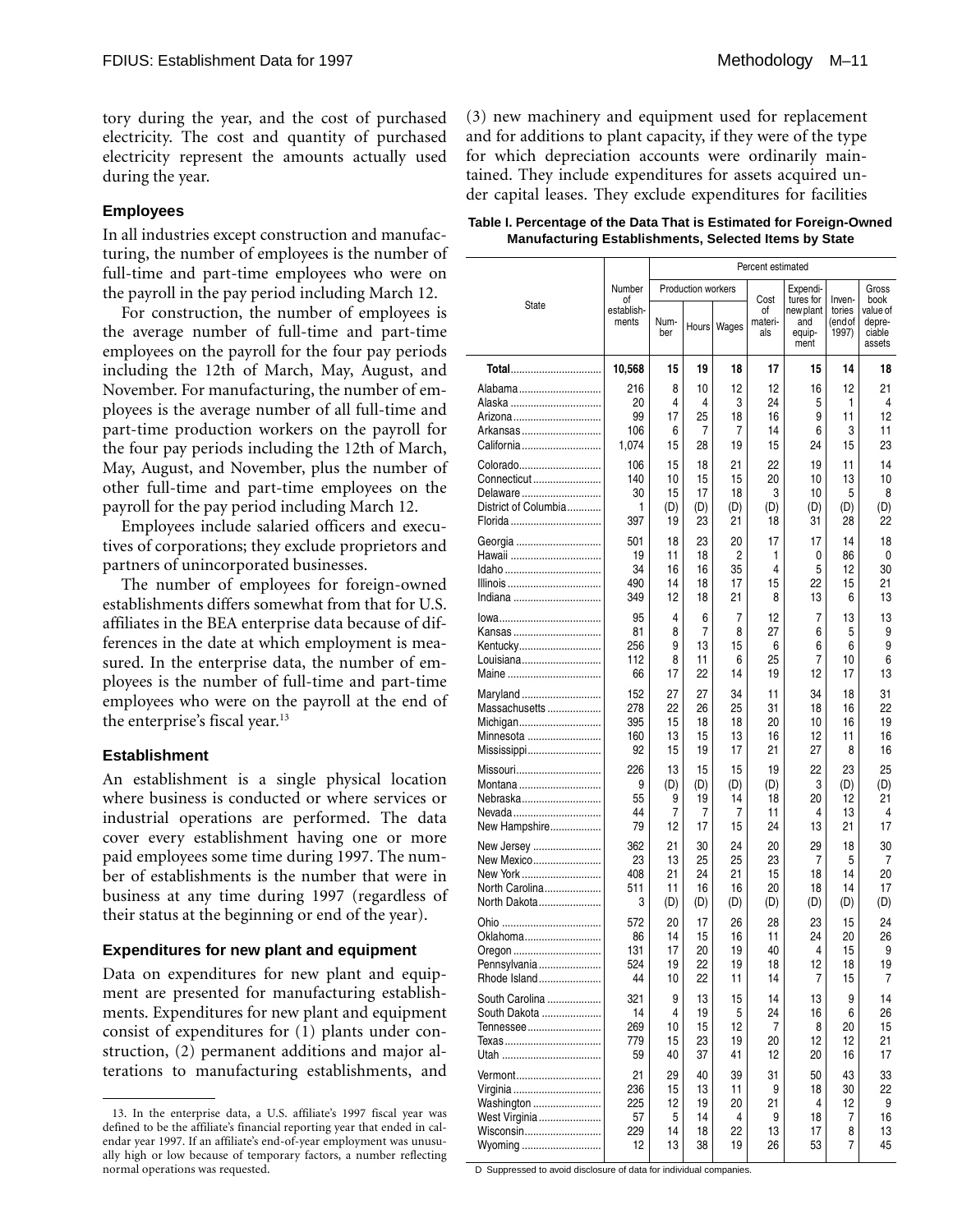owned by the Federal Government but operated under contract by private companies and plant and equipment furnished at no cost to the manufacturer by communities and nonprofit organizations.

#### **Gross book value of depreciable assets**

Data on gross book value of depreciable assets are presented for manufacturing establishments. The gross book value of depreciable assets is the original-cost value of fixed assets (structures and machinery and equipment) in place at the end of the year. The values shown represent the actual cost of the assets at the time

they were acquired, including all costs incurred in making the assets usable (such as transportation and installation). Included are all buildings, structures, machinery, and equipment (production, office, and transportation equipment) for which depreciation reserves are maintained. Excluded are nondepreciable capital assets, including inventories and intangible assets, such as timber and mineral rights.

# **Other workers**

"Other" workers are nonproduction employees of the establishment, including those engaged in factory su-

**Table J. Employment of U.S. Affiliates, Industry of BEA Enterprise by Industry of Census Bureau Establishment, 1997** [Thousands of employees]

|                |                                          |                                          | Census Bureau establishment data for linked affiliates |                       |                            |                        |                       |                       |                                                     |                                |                                                     |                                                |                       |                                       |                                         |                       |                                      |
|----------------|------------------------------------------|------------------------------------------|--------------------------------------------------------|-----------------------|----------------------------|------------------------|-----------------------|-----------------------|-----------------------------------------------------|--------------------------------|-----------------------------------------------------|------------------------------------------------|-----------------------|---------------------------------------|-----------------------------------------|-----------------------|--------------------------------------|
|                |                                          |                                          |                                                        |                       |                            |                        |                       |                       |                                                     |                                | Industry of Census Bureau establishment             |                                                |                       |                                       |                                         |                       |                                      |
|                |                                          | <b>BEA</b><br>enter-                     |                                                        |                       |                            |                        | Manufacturing         |                       |                                                     |                                |                                                     |                                                |                       |                                       |                                         |                       |                                      |
| Line           | Industry of BEA enterprise               | prise<br>data                            | Total by<br>industry                                   |                       |                            |                        |                       |                       |                                                     |                                |                                                     |                                                | Of which:             |                                       |                                         |                       |                                      |
|                |                                          | for<br>linked<br>affiliates <sup>1</sup> | of BEA<br>enter-<br>prise                              |                       | Mining Utilities           | Con-<br>struc-<br>tion | Total                 | Food                  | Bever-<br>ages<br>and to-<br>bacco<br>prod-<br>ucts | Paper                          | Printing<br>and<br>related<br>support<br>activities | Petro-<br>leum<br>and<br>coal<br>prod-<br>ucts | Chemical<br>products  | Plastics<br>and<br>rubber<br>products | Nonmet-<br>allic<br>mineral<br>products | Primary<br>metal      | Fabri-<br>cated<br>metal<br>products |
|                |                                          | (1)                                      | (2)                                                    | (3)                   | (4)                        | (5)                    | (6)                   | (7)                   | (8)                                                 | (9)                            | (10)                                                | (11)                                           | (12)                  | (13)                                  | (14)                                    | (15)                  | (16)                                 |
|                |                                          | 5.280.8                                  | 5.195.9                                                | 77.2                  | 7.5                        | 97.7                   | 1,822.8               | 123.1                 | 14.5                                                | 54.8                           | 45.3                                                | 23.8                                           | 211.5                 | 139.8                                 | 107.9                                   | 90.3                  | 133.5                                |
| 2              |                                          | 71.1                                     | 69.1                                                   | 49.2                  | C                          | 0.2                    | 9.0                   | (*)                   | $(\dot{\phantom{a}})$                               | $(*)$                          | $(\dot{\phantom{a}})$                               | e                                              | g                     | e                                     | 1.2                                     | 2.0                   |                                      |
| 3              |                                          | 11.8                                     | 11.8                                                   | $\mathsf{f}$          | 6.5                        | 0.4                    | 0.4                   | $\vec{r}$             | $(*)$                                               | $(\star)$                      | $(\dot{z})$                                         | $(\dot{a})$                                    | $\overline{(\cdot)}$  | $(\dot{z})$                           | $(\dot{a})$                             | $(\dot{z})$           | b                                    |
| 4              |                                          | 73.5                                     | 69.8                                                   | 1.2                   | C                          | 49.2                   | 3.5                   | $(*)$                 | $(\dot{\phantom{a}})$                               | $(\dot{a})$                    | $(\dot{\phantom{a}})$                               |                                                | a                     | a                                     | 0.4                                     | C                     | 2.0                                  |
| 5              |                                          | 2.248.8                                  | 2,254.0                                                | 21.4                  | 0.4                        | 34.1                   | 1.621.6               | 107.6                 | 13.1                                                | 51.4                           | 37.9                                                | 19.7                                           | 201.8                 | 133.9                                 | 104.0                                   | 81.4                  | 117.8                                |
|                | Of which:                                |                                          |                                                        |                       |                            |                        |                       |                       |                                                     |                                |                                                     |                                                |                       |                                       |                                         |                       |                                      |
| 6              |                                          | 156.0                                    | 149.2                                                  | b                     | $(\dot{\phantom{a}})$      | b                      | 95.2                  | 90.9                  | g                                                   | C                              | a                                                   | $(\dot{\phantom{a}})$                          | 1.4                   | g                                     | a                                       | a                     |                                      |
| $\overline{7}$ | Beverage and tobacco products            | 32.0                                     | 32.1                                                   | $(\dot{a})$           | $(*)$                      | $\mathbf b$            | 16.4                  | h                     | 11.6                                                | $\mathbf b$                    | $(\dot{a})$                                         | $\overline{(\cdot)}$                           | $(\dot{a})$           | $(\dot{z})$                           | $(\dot{r})$                             | $(\dot{a})$           | $(\dot{a})$                          |
| 8              |                                          | 63.2                                     | 67.9                                                   | $(*)$                 | $(\dot{r})$                | b                      | 58.8                  | b                     | $(\dot{\phantom{a}})$                               | 44.8                           | g                                                   | e                                              | 0.8                   | 4.0                                   | h                                       | e                     | 0.7                                  |
| 9              | Printing and related support activities. | 38.7                                     | 41.5                                                   | $(\dot{z})$           | $(\dot{z})$                | $(\dot{a})$            | 33.4                  | b                     | $(\dot{z})$                                         | 0.4                            | 31.0                                                | $(\star)$                                      | a                     | b                                     | C                                       | $(*)$                 | $(\dot{a})$                          |
| 10             | Petroleum and coal products              | 51.6                                     | 66.8                                                   | 6.0                   | a                          | $\overline{(\cdot)}$   | 19.2                  |                       | $(\dot{\phantom{a}})$                               | $(\dot{\phantom{a}})$          | $(\dot{z})$                                         | 14.6                                           | 4.2                   | b                                     | b                                       | $(*)$                 | $(\dot{a})$                          |
| 11             |                                          | 393.3<br>124.8                           | 379.7                                                  | 3.9                   | 0.1                        | 0.2                    | 230.4<br>92.9         | 11.7                  | C                                                   | 1.2                            | 1.0                                                 | f<br>b                                         | 172.9<br>3.0          | 14.4<br>73.8                          | 5.0                                     | 2.2                   | 2.0                                  |
| 12<br>13       | Plastics and rubber products             | 132.9                                    | 123.6<br>128.4                                         | b<br>8.1              | $(*)$                      | $(\dot{a})$<br>5.1     | 95.6                  | $(\dot{\phantom{a}})$ | $(\dot{\phantom{a}})$                               | C                              | $(\dot{\phantom{a}})$                               | 3.2                                            | 0.8                   | 3.7                                   | g<br>83.6                               | a<br>b                | 1.3                                  |
| 14             | Nonmetallic mineral products             | 92.1                                     | 96.3                                                   | 1.6                   | $(\dot{\phantom{a}})$<br>a | $\mathsf{f}$           | 82.6                  | $(\dot{z})$<br>b      | (*)                                                 | $(\dot{\phantom{a}})$<br>$(*)$ | $(\dot{\phantom{a}})$                               | $(\dot{a})$                                    | 2.2                   | C                                     | 2.2                                     | 60.6                  | 7.2                                  |
| 15             | Fabricated metal products                | 130.5                                    | 126.9                                                  | 0.1                   | C                          | 1.6                    | 106.0                 | $(\dot{a})$           | (*)<br>$(\dot{\phantom{a}})$                        | 1.3                            | $(\dot{\phantom{a}})$<br>3.0                        | $(\dot{a})$                                    | 1.8                   | 9.8                                   | 0.7                                     | 4.6                   | 57.1                                 |
| 16             |                                          | 217.3                                    | 223.9                                                  | g                     | b                          | 19.8                   | 163.7                 | $(\dot{\phantom{a}})$ |                                                     | a                              | C                                                   | C                                              | 0.6                   | 6.2                                   | 1.8                                     | 3.2                   | 17.7                                 |
| 17             | Computer and electronic products         | 265.6                                    | 253.1                                                  | $\overline{(\cdot)}$  | b                          | 1.0                    | 154.3                 | $\overline{(\cdot)}$  |                                                     | e                              | $\mathsf{f}$                                        | $(\dot{a})$                                    | 4.5                   | 1.2                                   | 1.9                                     | 1.3                   | 3.9                                  |
| 18             | Electrical equipment and appliance       | 162.1                                    | 144.8                                                  | C                     | $(\dot{\phantom{a}})$      | 0.3                    | 114.0                 | $(\dot{a})$           | (*)                                                 | $(\dot{a})$                    | $(\dot{\phantom{a}})$                               | C                                              | $\mathsf{f}$          | 6.0                                   | 2.6                                     | 3.3                   | 4.1                                  |
| 19             | Transportation equipment                 | 215.2                                    | 214.6                                                  | $(*)$                 | $(*)$                      | g                      | 190.7                 | a                     | $(\dot{\phantom{a}})$                               | b                              | C                                                   | $(\dot{a})$                                    | 0.1                   | 6.7                                   | C                                       | 3.8                   | 12.9                                 |
| 20             |                                          | 507.9                                    | 494.6                                                  | 2.8                   | C                          | 2.7                    | 150.7                 | 13.0                  | 1.2                                                 | 3.4                            | b                                                   | h                                              | 8.1                   | 5.1                                   | 2.0                                     | 6.2                   | 10.6                                 |
| 21             |                                          | 682.8                                    | 612.8                                                  | $(\dot{z})$           | $(\hbox{}^\star)$          | g                      | 4.5                   | 1.4                   | $(\dot{z})$                                         | $\left( ^{\star }\right)$      | a                                                   | $(\dot{\phantom{a}})$                          | b                     | $(\dot{z})$                           | b                                       | $(\dot{z})$           | a                                    |
| 22             | Transportation and warehousing           | 205.0                                    | 164.4                                                  | 0.3                   | b                          | e                      | 5.2                   | b                     | b                                                   | $\overline{(*)}$               | $\left( ^{\star }\right)$                           | $(\dot{a})$                                    | a                     | e                                     | $(\dot{\phantom{a}})$                   | $(*)$                 | $\theta$                             |
| 23             |                                          | 291.6                                    | 294.6                                                  | $(\dot{a})$           | $(\hbox{}^\star)$          | b                      | 13.0                  | $(\dot{\phantom{a}})$ | $(\dot{\phantom{a}})$                               | $(\dot{z})$                    | 6.7                                                 | $(\dot{a})$                                    | a                     | $(\dot{z})$                           | (*)                                     | а                     | $(\dot{\phantom{a}})$                |
| 24             | Of which:                                | 330.3                                    | 353.9                                                  | b                     | a                          | e                      | 1.5                   | $(*)$                 | $\ddot{\left( \right)}$                             | $(*)$                          | e                                                   | $(*)$                                          | $(\dot{z})$           | c                                     | $(*)$                                   | $(*)$                 | e                                    |
| 25             | Depository credit intermediation         | 103.3                                    | 100.3                                                  | $(\dot{\phantom{a}})$ | $(\dot{\phantom{a}})$      | a                      | $(\dot{\phantom{a}})$ | $(*)$                 | $(\dot{\phantom{a}})$                               | $(\dot{\phantom{a}})$          | $(\dot{\phantom{a}})$                               | $(\dot{\phantom{a}})$                          | $(\dot{\phantom{a}})$ | $(\dot{z})$                           |                                         | $($ *)                |                                      |
| 26             |                                          | 165.5                                    | 177.7                                                  | $(*)$                 | a                          | e                      | e                     | $(\dot{z})$           | $(\dot{\phantom{a}})$                               | $(\dot{z})$                    | $(\dot{a})$                                         | $(\dot{z})$                                    | $(\dot{z})$           | b                                     | $(\dot{a})$                             | $(*)$                 | e                                    |
| 27             | Real estate and rental and leasing       | 37.5                                     | 45.6                                                   | 0.2                   | $(*)$                      | 2.6                    | 0.7                   | a                     | $(*)$                                               | b                              | a                                                   | $(*)$                                          | a                     | $(*)$                                 | e                                       | $(*)$                 | 0.2                                  |
| 28             | Professional, scientific, and technical  |                                          |                                                        |                       |                            |                        |                       |                       |                                                     |                                |                                                     |                                                |                       |                                       |                                         |                       |                                      |
|                |                                          | 83.7                                     | 85.5                                                   | 0.9                   | $(\hbox{}^\star)$          | 2.7                    | 5.9                   | $(\dot{a})$           | $(\dot{\phantom{a}})$                               | (*)                            | 0.3                                                 | a                                              | 0.4                   | b                                     | $(\dot{\phantom{a}})$                   | (*)                   | 0.9                                  |
| 29             | Accommodation and food services          | 269.6                                    | 280.3                                                  | a                     | a                          | 0.2                    | 0.5                   | C                     | (*)                                                 | $(\dot{z})$                    | $(\dot{z})$                                         | $(\dot{a})$                                    | a                     | b                                     | b                                       | $(\dot{\phantom{a}})$ | a                                    |
| 30             |                                          | 467.2                                    | 459.5                                                  | $\mathsf{f}$          | h                          | 3.4                    | 6.3                   | 0.9                   | C                                                   | a                              | h                                                   | C                                              | $(*)$                 | $(\dot{z})$                           |                                         | e                     | 0.5                                  |

\* Less than 50 employees.

1. BEA enterprise data for affiliates that linked to Census Bureau establishments.

Note. The following ranges are given in employment cells that are suppressed: a-0 to 19; b-20 to 99; c-100 to 249; e-250 to 499; f-500 to

999; g—1,000 to 2,499; h—2,500 to 4,999; i—5,000 to 9,999; j—10,000 to 24,999; k—25,000 to 49,999; l—50,000 to 99,999; m—100,000 or more.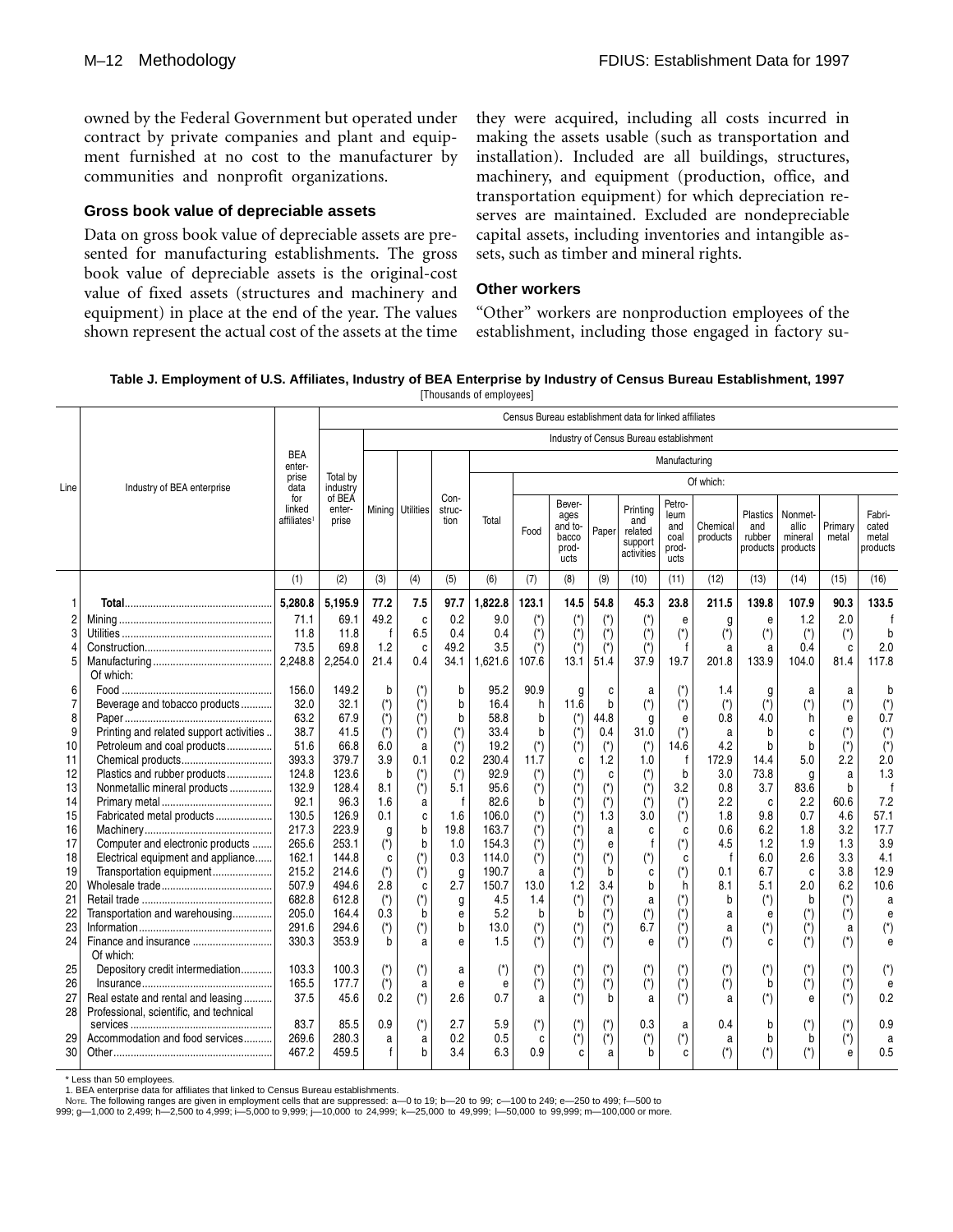pervision above the line-supervisor level. Data on other workers are presented for manufacturing establishments. Other workers include employees in the following activities: Sales (including drivers and salespersons), sales delivery (highway truck drivers and their helpers), advertising, credit, collection, installation and servicing, clerical and routine office functions, executive, purchasing, financial, legal, personnel (including cafeteria, medical, etc.), professional, and technical. All employees engaged in the construction of major additions or alterations to the plant and utilized as a separate work force are included. (See "Production workers.")

## **Payroll**

Payroll and benefits comprise compensation of employees. Payroll consists of the gross earnings, paid in the calendar year, of all employees on the payroll of the establishment. It includes salaries, wages, commissions, dismissal pay, bonuses, vacation and sick leave pay, and compensation in kind, prior to such deductions as employees' social security contributions, withholding taxes, group insurance, union dues, and savings bonds. Salaries of officers and executives of

**Table J. Employment of U.S. Affiliates, Industry of BEA Enterprise by Industry of Census Bureau Establishment, 1997** [Thousands of employees]

|                |                                         | Census Bureau establishment data for linked affiliates |                                             |                                            |                                  |               |        |                                         |             |                       |                                             |                           |                     |                                  |                      |       |                                          |
|----------------|-----------------------------------------|--------------------------------------------------------|---------------------------------------------|--------------------------------------------|----------------------------------|---------------|--------|-----------------------------------------|-------------|-----------------------|---------------------------------------------|---------------------------|---------------------|----------------------------------|----------------------|-------|------------------------------------------|
|                |                                         |                                                        |                                             |                                            |                                  |               |        | Industry of Census Bureau establishment |             |                       |                                             |                           |                     |                                  |                      |       | <b>BEA</b><br>enter-                     |
|                |                                         |                                                        |                                             | Manufacturing                              |                                  |               |        |                                         |             |                       | Finance and insurance                       |                           |                     |                                  |                      |       | prise<br>data less                       |
| Line           | Industry of BEA enterprise              |                                                        | Of which:                                   |                                            |                                  |               |        | Trans-                                  |             |                       | Of which:                                   |                           | Real<br>estate      | Profes-                          |                      |       | Census<br><b>Bureau</b>                  |
|                |                                         |                                                        | Com-                                        | Electri-                                   | Trans-                           | Whole-        | Retail | portation<br>and                        | Infor-      |                       | Depos-                                      |                           | and<br>rental       | sional,<br>scientific,           | Accom-<br>modation   | Other | estab-                                   |
|                |                                         | Machin<br>ery                                          | puter<br>and<br>elec-<br>tronic<br>products | cal<br>equip-<br>mentand<br>appli-<br>ance | porta-<br>tion<br>equip-<br>ment | sale<br>trade | trade  | ware-<br>housing                        | mation      | Total                 | itory<br>credit<br>inter-<br>medi-<br>ation | Insur-<br>ance            | and<br>leas-<br>ing | and tech-<br>nical ser-<br>vices | and food<br>services |       | lishment<br>data<br>(col. 1 –<br>col. 2) |
|                |                                         | (17)                                                   | (18)                                        | (19)                                       | (20)                             | (21)          | (22)   | (23)                                    | (24)        | (25)                  | (26)                                        | (27)                      | (28)                | (29)                             | (30)                 | (31)  | (32)                                     |
| 1              |                                         | 179.6                                                  | 216.6                                       | 100.2                                      | 207.9                            | 457.1         | 630.1  | 122.8                                   | 235.3       | 361.5                 | 111.8                                       | 149.0                     | 40.1                | 118.7                            | 308.5                | 916.7 | 84.9                                     |
|                |                                         |                                                        |                                             |                                            |                                  |               |        |                                         |             |                       |                                             |                           |                     |                                  |                      |       | 2.0                                      |
| $\overline{2}$ |                                         | 0.5                                                    | h                                           | C                                          | $(\dot{\phantom{a}})$            | 2.3           | C      | 0.3                                     | b           | $\mathbf b$           | $(\dot{\phantom{a}})$                       | $(\dot{a})$               | C                   | 0.7                              | b                    | 6.6   |                                          |
| 3              |                                         | b                                                      | e                                           | $(\dot{\phantom{a}})$                      | $(\dot{a})$                      | 0.2           | $(*)$  | b                                       | C           | $\mathbf b$           | $(\dot{a})$                                 | $(\dot{\phantom{a}})$     | b                   | 1.3                              | $(*)$                | 1.9   | 0.1                                      |
| 4              |                                         | e                                                      | $(\dot{a})$                                 | $(\dot{\phantom{a}})$                      | a                                | 0.5           | a      | h                                       | a           | 1.1                   | t                                           | b                         | 0.6                 | 4.7                              | f                    | 5.5   | 3.7                                      |
| 5              | Of which:                               | 162.1                                                  | 166.9                                       | 97.8                                       | 169.1                            | 210.1         | 49.4   | 5.0                                     | 14.0        | 4.3                   | $(\dot{a})$                                 | 1.7                       | 4.1                 | 18.6                             | 22.5                 | 248.5 | $-5.2$                                   |
| 6              |                                         | b                                                      | a                                           | b                                          | $(\dot{z})$                      | 21.1          | 0.4    | 0.6                                     | e           | b                     | (*)                                         | $(\dot{\phantom{a}})$     | 0.2                 | b                                |                      | 14.0  | 6.7                                      |
| 7              | Beverage and tobacco products           | $(*)$                                                  | $(\dot{\phantom{a}})$                       | $(\dot{ }^*)$                              | $(*)$                            | 8.4           | 3.3    | a                                       | b           | $(\star)$             | $(\dot{\phantom{a}})$                       | $(\dot{a})$               | b                   | b                                | C                    | 3.7   | 0.1                                      |
| 8              |                                         | 0.7                                                    | $(\dot{\phantom{a}})$                       | b                                          | $(*)$                            | 3.7           | b      | 0.1                                     | $(*)$       | 0.1                   | $(\dot{\phantom{a}})$                       | $(\dot{a})$               | b                   | $(*)$                            | $(*)$                | 5.2   | $-4.7$                                   |
| 9              | Printing and related support activities | 1.4                                                    | C                                           | b                                          | $(*)$                            | 3.8           | b      | b                                       | 0.5         | $(\dot{a})$           | $(\dot{\phantom{a}})$                       | $(\dot{a})$               | b                   | 0.2                              | $(*)$                | 3.5   | $-2.8$                                   |
| 10             | Petroleum and coal products             | b                                                      | $(\dot{a})$                                 | C                                          | $(\dot{a})$                      | 4.7           | 20.8   | 2.3                                     | a           | C                     | (*)                                         | а                         | b                   | e                                | а                    | 13.2  | $-15.1$                                  |
| 11             |                                         | 4.3                                                    | 2.9                                         | 1.0                                        | h                                | 45.4          | 4.0    | 0.2                                     | e           | 1.9                   | (*)                                         | g                         | 0.5                 | 2.7                              | a                    | 90.1  | 13.6                                     |
| 12             | Plastics and rubber products            | 1.2                                                    | C                                           | a                                          | 2.1                              | 5.8           |        | C                                       | a           | C                     | $(\dot{\phantom{a}})$                       | $(*)$                     | $(\dot{z})$         | 0.7                              | b                    | 9.0   | 1.1                                      |
| 13             | Nonmetallic mineral products            | 1.5                                                    | 1.0                                         | b                                          |                                  | 6.4           | 2.3    | 0.7                                     | $(*)$       | 0.1                   | (*)                                         | $\left( ^{\star }\right)$ | C                   | 0.3                              | b                    | 9.7   | 4.4                                      |
| 14             |                                         | 1.1                                                    | 1.1                                         | 5.1                                        | 2.2                              | 4.7           | a      | $(\dot{\phantom{a}})$                   | g           | $(\dot{\phantom{a}})$ | $(\dot{\phantom{a}})$                       | a                         | $(\dot{z})$         | 1.0                              | b                    | 4.2   | $-4.2$                                   |
| 15             | Fabricated metal products               | 12.3                                                   | 2.4                                         | 1.9                                        | 5.6                              | 8.6           | 0.3    | c                                       | b           | 0.3                   | $(\dot{\phantom{a}})$                       | $(\dot{a})$               | 0.1                 | 1.0                              | b                    | 8.4   | 3.5                                      |
| 16             |                                         | 100.8                                                  | 12.0                                        | 11.1                                       | 8.2                              | 17.6          | C      | c                                       | 0.3         | 0.2                   | $(\dot{\phantom{a}})$                       | b                         | 2.6                 | 3.5                              | b                    | 14.2  | $-6.6$                                   |
| 17             | Computer and electronic products        | 4.5                                                    | 116.4                                       | 14.1                                       | g                                | 35.2          | 1.0    | e                                       | 10.4        | 0.2                   | (*)                                         | $(\dot{a})$               | 0.3                 | 5.2                              | 4.6                  | 40.5  | 12.5                                     |
| 18             | Electrical equipment and appliance      | 15.9                                                   | 13.7                                        | 58.2                                       | 5.0                              | 16.0          | b      | a                                       | b           | 0.1                   | $(\dot{\phantom{a}})$                       | $(\dot{r})$               | b                   | 0.8                              | b                    | 13.2  | 17.2                                     |
| 19             | Transportation equipment                | 10.5                                                   | 5.3                                         | 4.5                                        | 139.8                            | 12.4          | $(*)$  | b                                       | $(\dot{a})$ | f                     | $(\dot{z})$                                 | $(\dot{\phantom{a}})$     | 0.1                 | 0.7                              | $(\dot{a})$          | 8.3   | 0.6                                      |
| 20             |                                         | 13.2                                                   | 36.4                                        | 2.0                                        | 35.9                             | 208.5         | 32.1   | 4.4                                     | g           | 9.1                   | b                                           | e                         | 3.7                 | 6.9                              | 1.3                  | 71.0  | 13.3                                     |
| 21             |                                         | 0.1                                                    | b                                           | (*)                                        | b                                | 5.4           | 529.8  | е                                       | 0.4         | 0.8                   | $(\dot{z})$                                 | $\mathsf{a}$              | 0.3                 | 0.3                              | 0.7                  | 69.1  | 70.0                                     |
| 22             | Transportation and warehousing          | e                                                      | C                                           | b                                          | 2.7                              | 1.5           | b      | 101.8                                   | 0.3         | h                     | h                                           | b                         | C                   | 1.0                              | a                    | 49.5  | 40.6                                     |
| 23             |                                         | b                                                      | 5.8                                         | $(\dot{\phantom{a}})$                      | $(\dot{z})$                      | 8.0           | 7.5    | 0.2                                     | 210.1       | 1.6                   | $(*)$                                       | a                         | Ť                   | 14.8                             | е                    | 31.2  | $-3.0$                                   |
| 24             | Finance and insurance                   | $\mathsf{f}$                                           | C.                                          | $(*)$                                      | $(*)$                            | 0.4           | 0.1    | g                                       | 0.7         | 327.0                 | 97.2                                        | 145.7                     | 2.8                 | 2.9                              | 2.3                  | 14.1  | $-23.6$                                  |
|                | Of which:                               |                                                        |                                             |                                            |                                  |               |        |                                         |             |                       |                                             |                           |                     |                                  |                      |       |                                          |
| 25             | Depository credit intermediation        | $(\dot{z})$                                            | (*)                                         | (*)                                        | $(\dot{\phantom{a}})$            | a             | a      | $($ *)                                  | b           | 96.4                  | 87.4                                        | e                         | b                   | a                                | $(\star)$            | 3.7   | 3.0                                      |
| 26             |                                         | $(\dot{\phantom{a}})$                                  | $(\dot{\phantom{a}})$                       | (*)                                        | $(\dot{\phantom{a}})$            | b             | a      | g                                       | e           | 163.0                 | C                                           | 144.7                     | 2.1                 | 2.6                              | f                    | 6.6   | $-12.2$                                  |
| 27             | Real estate and rental and leasing      | $(*)$                                                  | 0.1                                         | b                                          | $(*)$                            | 1.0           | 1.2    | 0.1                                     | 0.2         | 11.7                  | j.                                          | b                         | 16.0                | 1.5                              | 6.7                  | 3.7   | $-8.1$                                   |
| 28             | Professional, scientific, and technical |                                                        |                                             |                                            |                                  |               |        |                                         |             |                       |                                             |                           |                     |                                  |                      |       |                                          |
|                |                                         | 2.1                                                    | 0.4                                         | b                                          | $(\dot{\phantom{a}})$            | 5.5           | 0.2    | C                                       | 4.8         | C                     | $(*)$                                       | C                         | 0.3                 | 57.3                             | е                    | 7.2   | $-1.8$                                   |
| 29             | Accommodation and food services         | a                                                      | $(\dot{z})$                                 | $(\dot{\phantom{a}})$                      | 0.1                              | 0.9           | 7.2    | $(*)$                                   | a           | 0.2                   | $(\dot{z})$                                 | $\mathsf{a}$              | 0.5                 | 0.2                              | 260.6                | 10.1  | $-10.7$                                  |
| 30             |                                         | a                                                      | 3.8                                         | h                                          | h                                | 12.9          | 2.4    | 6.1                                     | 3.4         | a                     | h                                           | 0.9                       | 3.6                 | 8.5                              | 13.0                 | 398.2 | 7.7                                      |
|                |                                         |                                                        |                                             |                                            |                                  |               |        |                                         |             |                       |                                             |                           |                     |                                  |                      |       |                                          |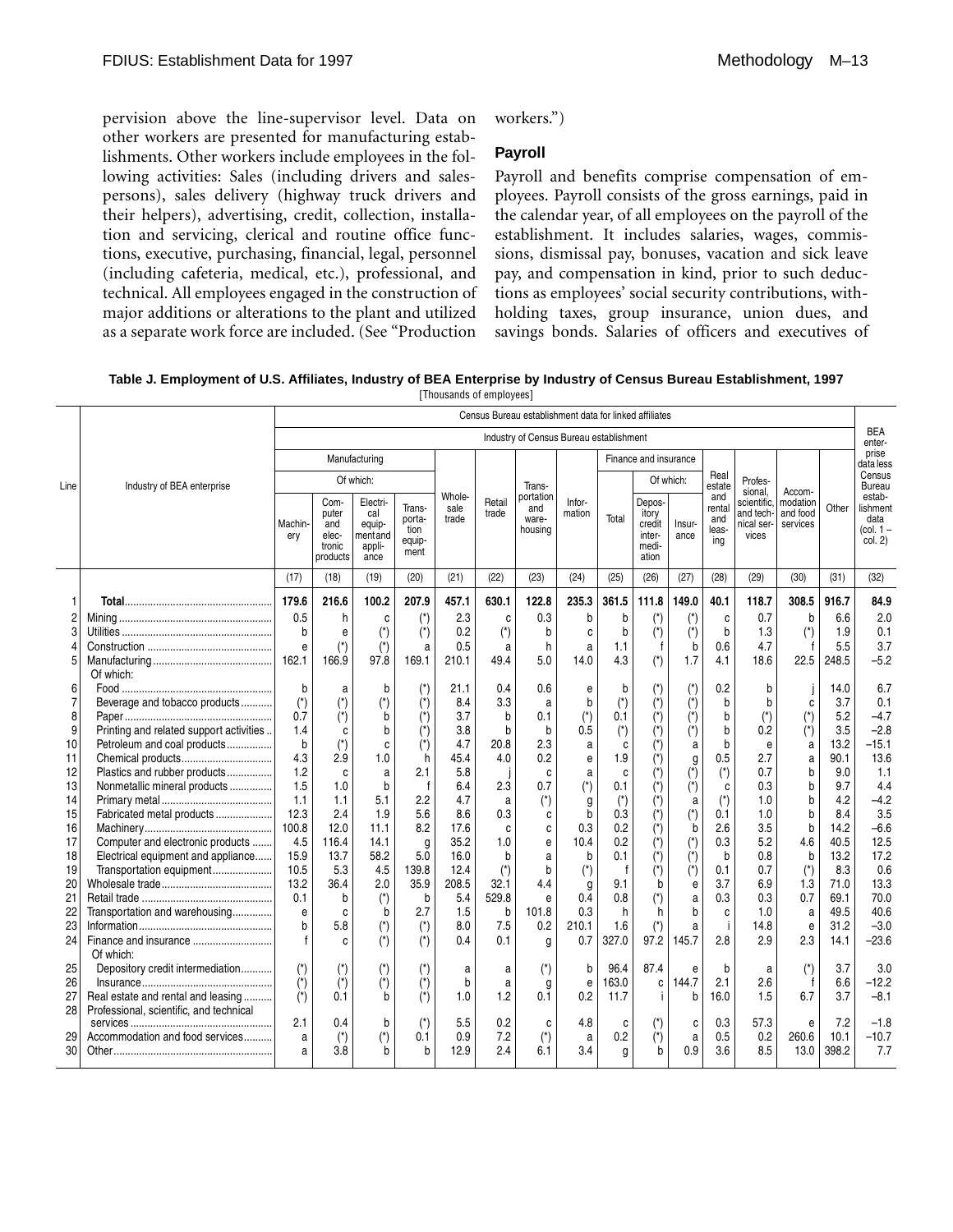corporations are included. Payments to proprietors and partners of unincorporated concerns, to members of the armed forces, and to pensioners carried on the active payrolls of establishments are excluded.

Payroll as shown for foreign-owned establishments is definitionally equivalent to "wages and salaries" as shown for U.S. affiliates in the BEA enterprise data. Totals for the two measures may differ because, among other things, the Census Bureau payroll data are measured on a calendar-year basis, whereas the BEA wages and salaries data are measured on a fiscal-year basis.

#### **Production worker hours**

Data on production worker hours are presented for manufacturing establishments. Production worker hours consist of hours worked, including actual overtime hours (not straight-time-equivalent hours). They exclude hours paid for vacations, holidays, or sick leave.

## **Production workers**

Data on production workers are presented for manufacturing establishments. Production workers are workers engaged in manual work and production operations or performing functions closely associated with production operations. They are workers up through the line-supervisor level at an operating establishment who are engaged in fabricating, processing, assembling, inspecting, receiving, storing, handling, packing, warehousing, shipping (but not delivering), maintenance, repair, janitorial and guard services, product development, auxiliary production for plant's own use (power plant, etc.), record keeping, and other services closely associated with these production operations at the establishment. (See "Other workers.")

# **Shipments or sales**

Data on shipments or sales are presented for all industries covered by the 1997 Economic Censuses. The definition of shipments or sales varies by sector.

For *mining*, the item shown is the value of "shipments and receipts." Shipments include all products physically shipped from the establishment. Receipts include contract work done for others, except custom milling, and the value of products bought and sold without further processing.

For *utilities*, the item shown is "revenue." Revenue includes all business activities.

For *construction*, the item shown is the "value of construction work." Construction work consists of the value of all work performed by general contractors, special trades contractors, and subcontractors and of land development and improvement work.

For *manufacturing*, the item shown is the value of "shipments." Shipments covers the net selling values, f.o.b. plant (exclusive of freight and taxes), of all products shipped as well as miscellaneous receipts.

Totals for value of shipments for major industry groups within manufacturing and for manufacturing as a whole include large amounts of duplication because the products of some industries are used as materials by others. This duplication results, in part, from the combination of related industries that represent successive stages in the production of a finished manufactured product. Examples are the combination of flour mills and bakeries in the food group and of pulp mills and paper mills in the paper and allied products group.

For *wholesale or retail trade*, the item shown is "sales." Sales includes sales of merchandise plus receipts for delivery, installation, maintenance, repair, alteration, storage, equipment rental, and other services.

For *transportation and warehousing,* the item shown is "revenue." Revenue includes all business activities including commissions and fees for arranging the transportation of freight.

For *finance and insurance* the item shown is "revenue." Revenue includes net premiums earned by insurance carriers, commissions and fees from all sources, net investment income, interest, dividends, the total value of service contracts, royalties, and dues and assessments from members.

For *real estate and rental and leasing*, the item shown is "revenue." Revenue includes commissions and fees, rents, net investment income, interest, dividends, and royalties.

For *information*, the item shown is "receipts." Receipts include income for services rendered and sales of merchandise as well royalties, license fees, and other payments from the marketing of intangible products.

For *management of companies and enterprises*, the item shown is "revenue" or "sales." For holding companies, the item is revenue. Revenue primarily includes net investment income, interest, and dividends. For corporate, subsidiary, and regional managing offices the item is sales. Sales is defined as income received from sources outside the company.

For the *service sectors* such as professional, scientific, and technical services; administrative support and waste management; educational services; health care and social assistance; arts, entertainment, and recreation; and other services the item shown is "receipts." Receipts includes receipts for services rendered, for the leasing of facilities and equipment, and for the sale of merchandise by service establishments. It also includes the total value of service contracts, amounts received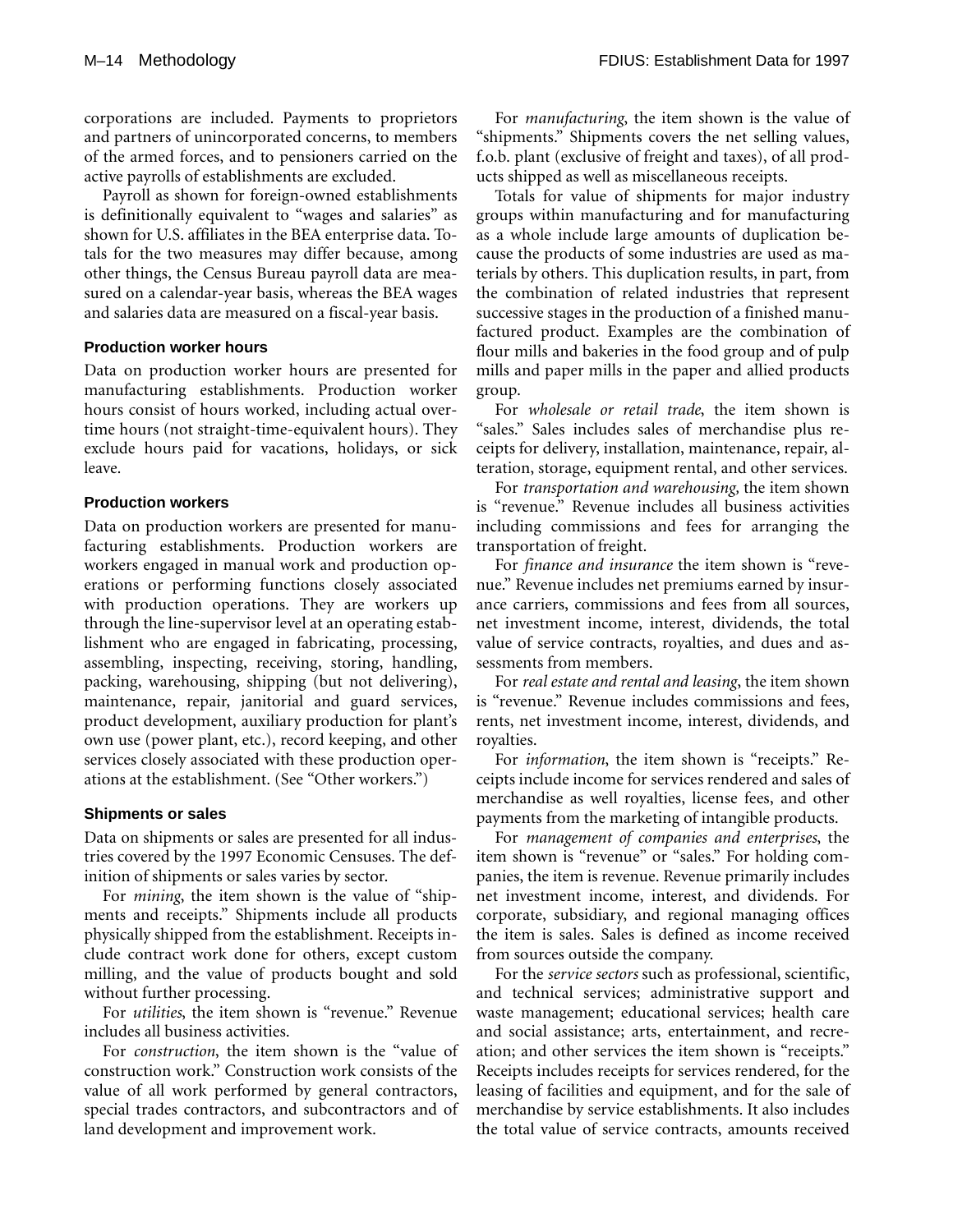for work subcontracted to others, and dues and assessments from members and affiliates.

For *accommodation and food services*, the item shown is "sales." Sales include sales from consumers for services rendered, from the use of facilities, and from merchandise sold.

For *auxiliaries, except managing offices*, the item shown is sales; sales is defined as income received from sources outside of the company.

The shipments or sales measure shown here for foreign-owned establishments differs significantly in concept from the "sales" measure in the BEA enterprise data for U.S. affiliates. Because the shipments or sales data shown here are based on data reported at the establishment level, they include the value of shipments or sales between establishments within the same enterprise, as well as the shipments or sales of the establishment to outsiders. The BEA sales measure does not include shipments or sales between establishments within an enterprise, because the BEA data are reported on a consolidated enterprise basis, and, on this basis, only sales by the consolidated enterprise to outside individuals or firms are counted.<sup>14</sup> As a result of this difference, the shipments or sales total for an enterprise obtained by summing across all establishments of the enterprise based on the Census Bureau data could be significantly higher than the sales total for the same enterprise based on the BEA data. Another difference is that, like payroll data, the Census Bureau measure is on a calendar-year basis while the BEA measure is on a fiscal-year basis.

#### **Value added by manufacture**

Value added by manufacture is derived by subtracting the cost of materials (including materials, supplies, containers, fuel, purchased electricity, and cost of contract work) from the value of shipments (products manufactured plus receipts for services rendered). The result of this calculation is adjusted by the addition of value added by merchandising operations (the difference between the sales value and the cost of merchandise sold without further manufacture, processing, or assembly) plus the net change between beginning- and end-of-year finished goods and work-in-process inventories.

Value added by manufacture avoids the duplication in the value of shipments that results when the products of one establishment are used as materials by another. Value added by manufacture is considered the best value measure available for assessing the relative economic importance of manufacturing among industries and geographic areas.

Although value added by manufacture and BEA's enterprise measure of gross product are similar measures, they differ in definition and in method of computation. BEA's gross product measure is calculated as the sum of (1) factor incomes (that is, compensation of employees, profits, and net interest paid), (2) nonfactor income (that is, indirect business taxes), and (3) consumption of fixed capital (that is, depreciation). Value added by manufacture, on the other hand, is calculated as the difference between the value of output (value of shipments plus the change in finished goods and work-in-process inventories) and the cost of materials consumed. The two measures differ because purchased services are excluded from gross product but are included in value added by manufacture and because sales, excise, and other indirect taxes are included in gross product but are excluded from value added by manufacture. Additionally, gross product reflects inventory change valued at replacement cost, whereas value added by manufacture reflects inventory change valued at book value.

#### **Confidentiality**

The Census Bureau and BEA are prohibited by law from publishing data that disclose the identity of, or information reported by, individual companies. In this publication, data in each cell were tested to determine whether they should be suppressed to maintain confidentiality. The data on numbers of establishments and their distribution by employment size class are not considered confidential, and these items are shown for countries, industries, or States in instances where other items are suppressed. For employment of foreign-owned establishments, cells that are suppressed contain letter symbols indicating the employment size range for the cell. For all other items, suppressed cells are indicated by a " $(D)$ "; no size ranges are given.

Many tables in this publication present data in great detail by industry. In tables that cross-classify the detailed industry data, by, for example, State or investing country, many cells may be suppressed. The large number of suppressed cells is an unavoidable consequence of distributing data for a relatively small number of companies among a large number of highly detailed categories while upholding the legal requirement to preserve the confidentiality of the data of individual companies.

<sup>14.</sup> The consolidated enterprise includes all U.S. businesses that are owned more than 50 percent by the reporting company and in which the foreign owner of the reporting company has a direct investment ownership interest. The consolidation excludes all other U.S. businesses and all foreign business enterprises owned by the reporting company.